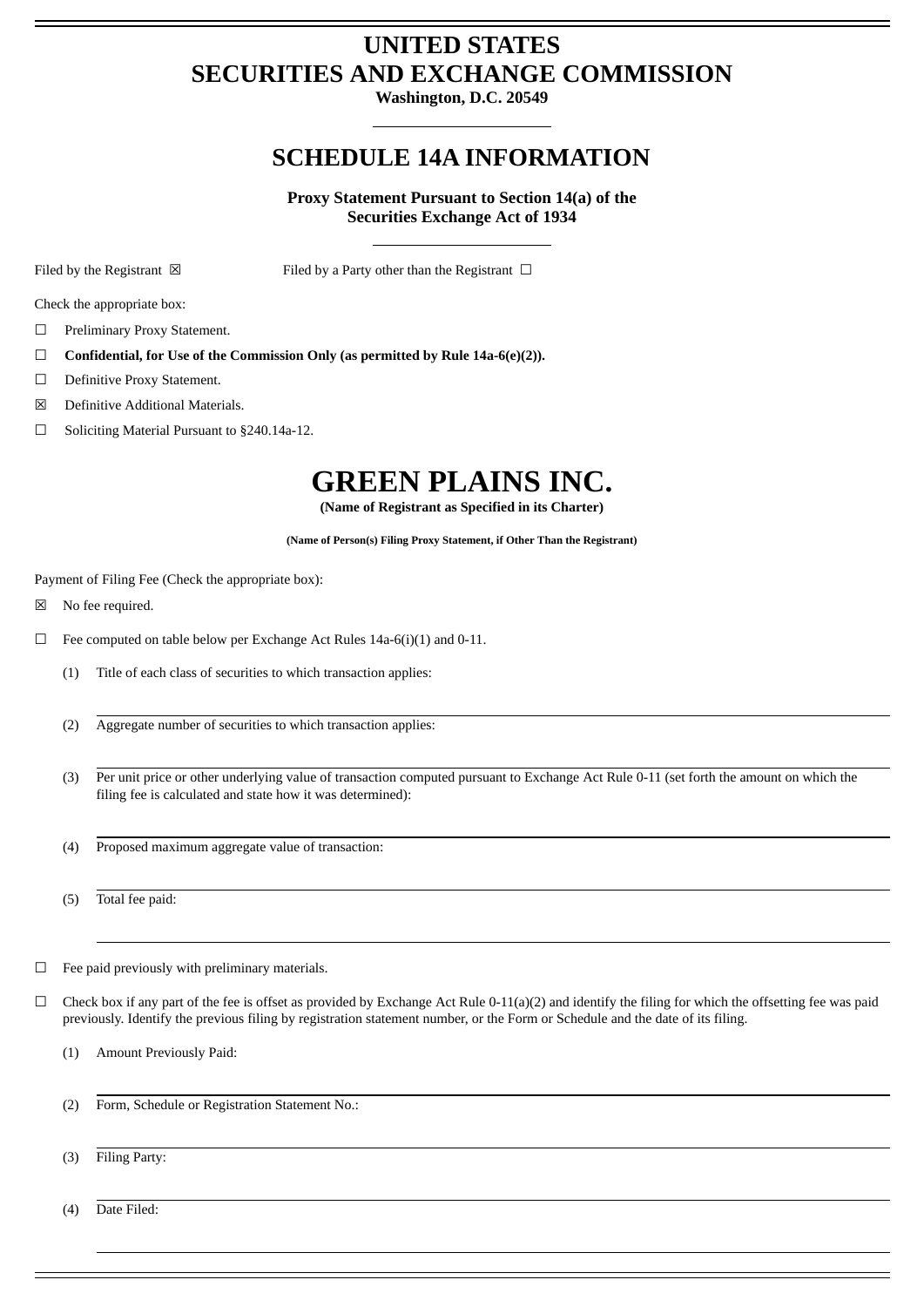#### **SUPPLEMENT TO THE PROXY STATEMENT FOR THE 2019 ANNUAL MEETING OF SHAREHOLDERS TO BE HELD MAY 8, 2019**

The following information supplements and amends the 2019 Proxy Statement (the "Proxy Statement") of Green Plains Inc. (the "Company"), first made available to our shareholders on March 28, 2019, in connection with the solicitation of proxies by our board of directors for the 2019 Annual Meeting of Shareholders to be held on Wednesday, May 8, 2019 at 10 a.m. (CST) at the Scott Conference Center located at 6450 Pine Street, Omaha, Nebraska 68106 and for any adjournments or postponements thereof. This supplement to the Proxy Statement is being filed with the Securities and Exchange Commission on April 22, 2019. The information contained in this Supplement modifies and supersedes any inconsistent information contained in the Proxy Statement.

#### **THIS SUPPLEMENT CONTAINS IMPORTANT ADDITIONAL INFORMATION AND SHOULD BE READ IN CONJUNCTION WITH THE 2019 PROXY STATEMENT**

Except as supplemented or amended by the information contained in this Supplement, all information set forth in the Proxy Statement remains unchanged. We urge you to read this Supplement in its entirety together with the Proxy Statement.

Subsequent to making available the Proxy Statement, the Company has determined that it is appropriate to clarify and correct the sections under Proposal 3 — Approval of the Green Plain Inc. 2019 Equity Incentive Plan entitled "General Information" and "Summary of the 2019 Equity Incentive Plan — Shares and Amounts Available for Awards" to make it clear that the Company is not asking shareholders to approve any increase in the number of shares of Common Stock included under the Company's equity incentive plans. The aggregate number of shares of Common Stock that may be issued under all stock-based awards made under the 2019 Equity Incentive Plan is the number of such shares remaining available for awards under the Company's current plan, the 2009 Equity Incentive Plan. Such remaining shares will simply roll into the 2019 Equity Incentive Plan if Proposal 3 is approved by shareholders.

In addition, the Company has revised the 2019 Equity Incentive Plan to conform to this intention. An updated copy of the 2019 Equity Incentive Plan is included as Appendix A to this Supplement and may also be obtained from us free of charge upon written request.

If you have already voted your shares with respect to the 2019 Annual Meeting, you do not need to resubmit your vote or to complete a new proxy card. Any shareholder who desires to revoke or change a previously executed proxy, based on the information set forth in this Supplement or otherwise, may do so in the manner described in the Proxy Statement.

# **The revised section "General Information" of Proposal 3 now reads in full as follows:**

#### **General Information**

The purpose of the Plan is to replace the 2009 Equity Incentive Plan which terminates in May 2019. Equity awards are currently granted to employees, non-employee directors and consultants pursuant to the Plan. As of March 2, 2019, approximately 1,150,123 shares remained available for awards under the 2009 Equity Incentive Plan which if Proposal 3 is approved by shareholders, such shares will roll into the 2019 Equity Incentive Plan.

The Board believes that equity incentive compensation is essential in attracting, retaining and motivating individuals. The flexibility of the Plan in types and specific terms of awards allows future awards to be based on then-current objectives for aligning compensation with shareholder value. Shareholder approval will permit the Company to award equity incentives that help achieve these goals.

The following is a summary of the material terms of the Plan and is qualified in its entirety by reference to the Plan. A copy of the 2019 Equity Incentive Plan is included as Appendix A to this Proxy Statement and may also be obtained from us free of charge upon written request.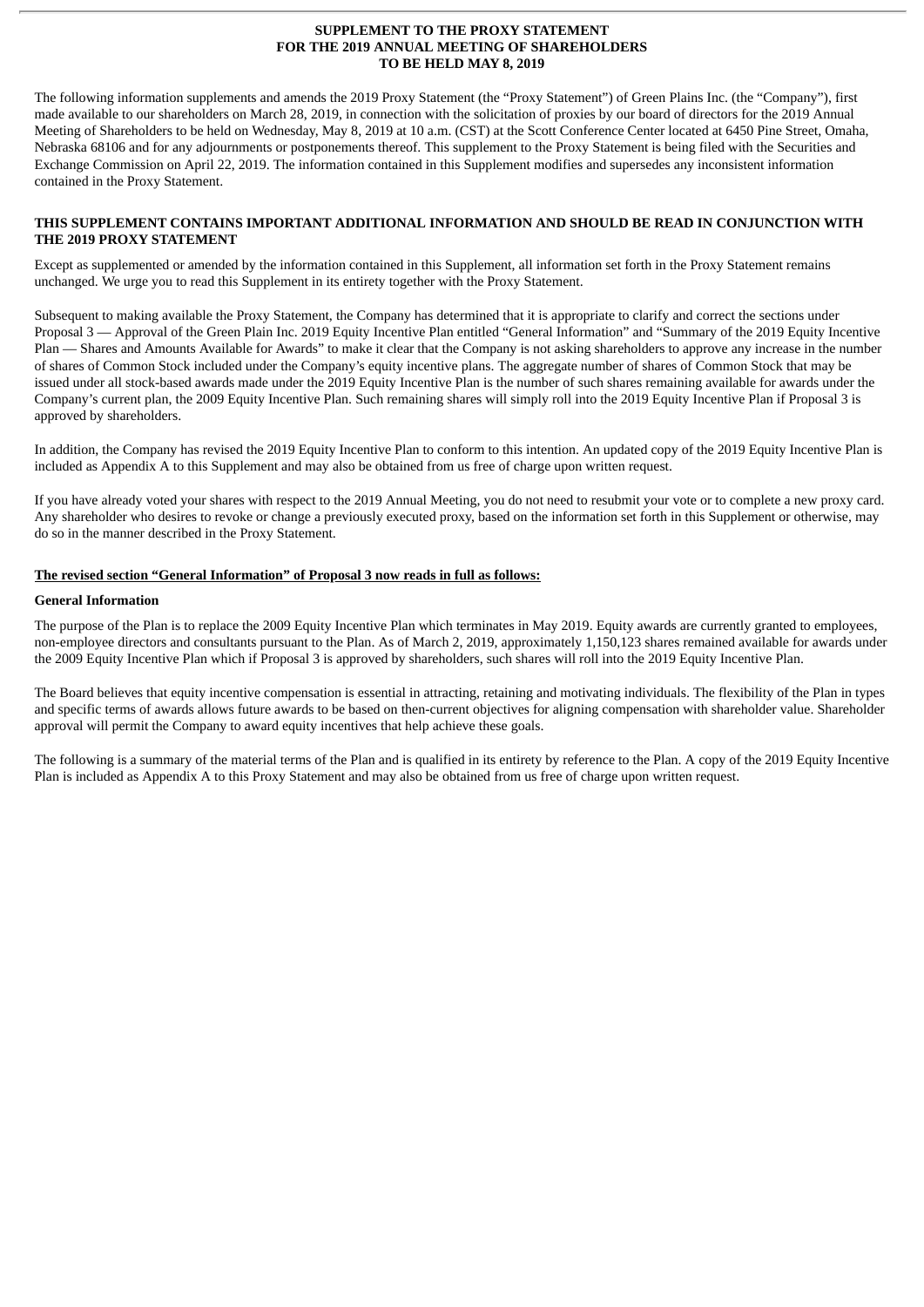#### The revised section "Summary of the 2019 Incentive Plan - Shares and Amounts Available for Awards" of Proposal 3 now reads in full as **follows:**

*Shares and Amounts Available For Awards*

The aggregate number of shares of Common Stock that may be issued under all stock-based awards made under the Plan is the number of shares that remain available under the 2009 Equity Incentive Plan, which as of March 2, 2019 is approximately 1,150,123 shares. Shares related to awards that are forfeited, terminated, or are withheld from issuance to pay a participant's tax withholding liability are added back and are available again under the Plan. Subject to adjustment for certain corporate transactions, no participant may be granted stock options or stock appreciation rights ("SARs") in any year with respect to more than 500,000 shares, and no participant may be granted restricted stock, restricted stock units, performance shares and other stockbased awards in any year with respect to more than 500,000 shares. The maximum dollar value that may be earned by any participant in any 12-month period with respect to performance units that are intended to comply with the performance based exception under Section 162(m) of the Internal Revenue Code ("the Code") and are denominated in cash is \$5,000,000.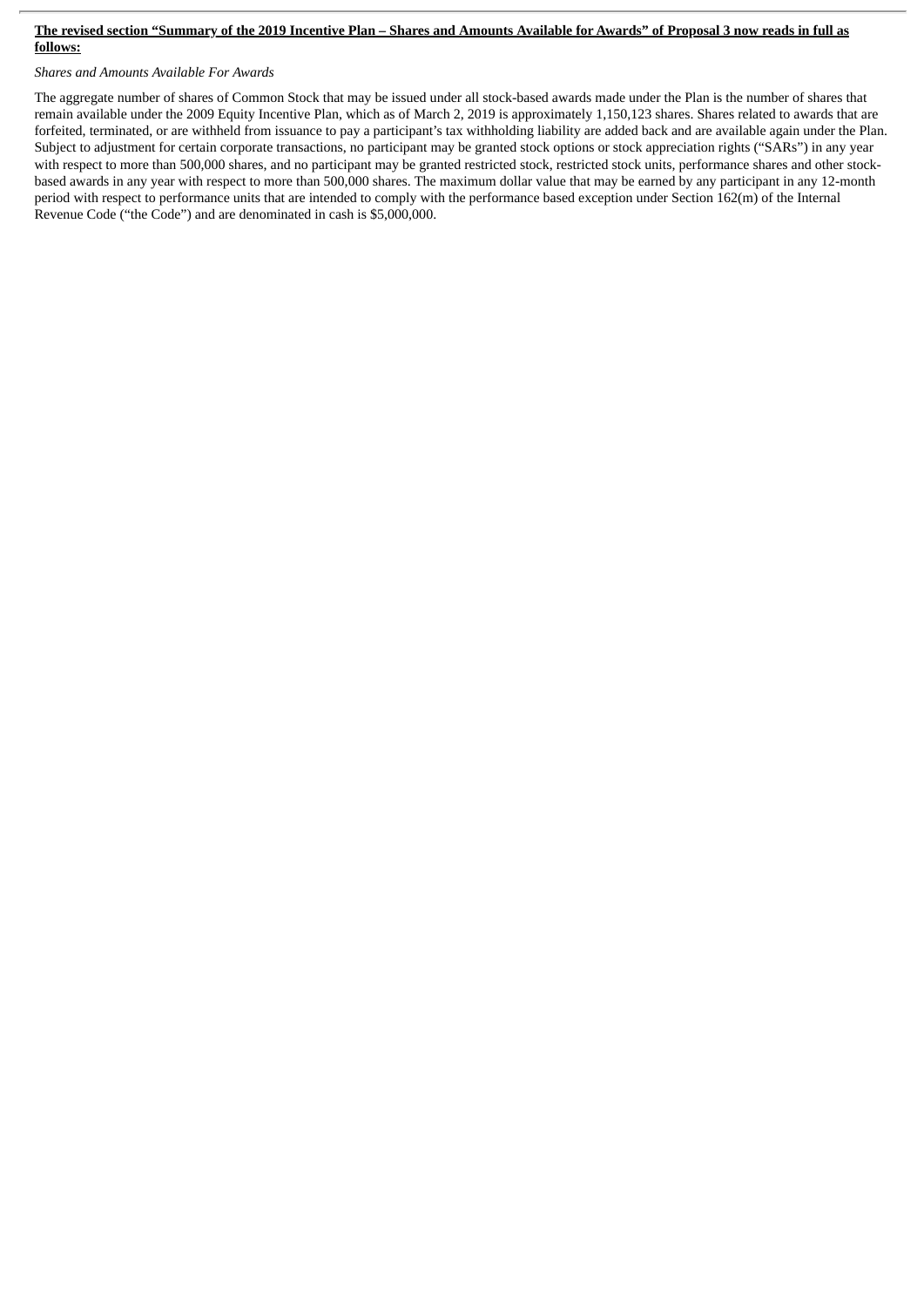# **GREEN PLAINS INC. 2019 EQUITY INCENTIVE PLAN, AS AMENDED**

#### **ARTICLE I**

# **EFFECTIVE DATE AND PURPOSE**

1.1 **Effective Date**. The Board has adopted the Plan on February 6, 2019, subject to the approval of the stockholders of the Company within twelve (12) months of such date.

1.2 **Purpose of the Plan**. The Plan is designed to provide a means to attract, motivate and retain eligible Participants and to further the growth and financial success of the Company by aligning the interests of Participants through the ownership of Shares and other incentives with the interests of the Company's stockholders.

# **ARTICLE II**

#### **DEFINITIONS**

1.3 The following words and phrases shall have the following meanings unless a different meaning is plainly required by the context:

1.4 "**1934 Act**" means the Securities Exchange Act of 1934, as amended. Reference to a specific section of the 1934 Act or regulation thereunder shall include such section or regulation, any valid regulation promulgated under such section, and any comparable provision of any future legislation or regulation amending, supplementing or superseding such section or regulation.

1.5 "**Affiliate**" means any Parent or Subsidiary.

1.6 "**Award**" means, individually or collectively, a grant under the Plan of Nonqualified Stock Options, Incentive Stock Options, Restricted Stock, Restricted Stock Units, Performance Shares, Performance Units, Stock-Based Awards, or Stock Appreciation Rights.

1.7 "**Award Agreement**" means either (1) the written agreement setting forth the terms and provisions applicable to each Award granted under the Plan or (2) a statement issued by the Company to a Participant describing the terms and provisions of such Award. The terms of any Plan or guideline adopted by the Board or the Committee and applicable to an Award shall be deemed incorporated into and a part of the related Award Agreement.

1.8 "**Board**" or "**Board of Directors**" means the Board of Directors of the Company.

1.9 "**Cause**" means a Participant's dishonesty, theft, embezzlement from the Company, willful violation of any rules of the Company pertaining to the conduct of Employees or the commission of a willful felonious act while an Employee, or violation of any, agreement related to non-competing, non-solicitation of employees or customers or confidentiality between the Company and the Participant.

1.10 "**Change in Control**" shall be deemed to have occurred if, in a single transaction or series of related transactions:

(a) any person (as such term is used in Section 13(d) and 14(d) of the 1934 Act), or persons acting as a group, other than a trustee or fiduciary holding securities under an employment benefit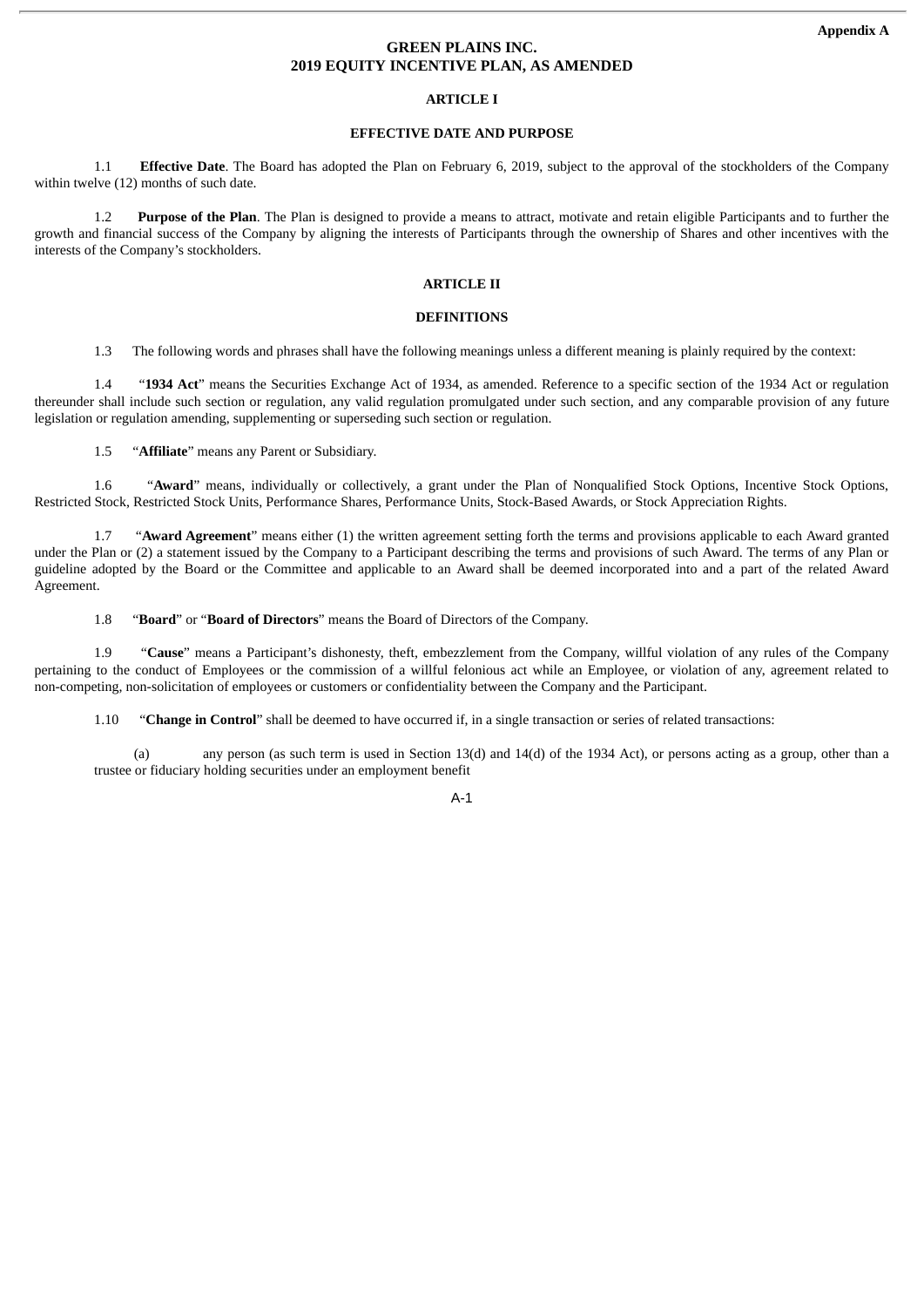program, is or becomes a "beneficial owner" (as defined in Rule 13-3 under the 1934 Act), directly or indirectly of securities of the Company representing 51% or more of the combined voting power of the Company; or

(b) there is a merger, consolidation, or other business combination transaction of the Company with or into another corporation, entity or person, other than a transaction in which the holders of at least a majority of the shares of voting capital stock of the Company outstanding immediately prior to such transaction continue to hold (either by shares remaining outstanding or by their being converted into shares of voting capital stock of the surviving entity) a majority of the total voting power represented by the shares of voting capital stock of the Company (or surviving entity) outstanding immediately after such transaction; or

(c) during any period of two consecutive years, individuals who, at the beginning of such period, constitute the Board together with any new director(s) (other than a director designated by a person who shall have entered into an agreement with Company to effect a transaction described in (a) or (b) above) whose election by the Board or nomination for election by Company's stockholders was approved by a vote of at least two thirds of the directors then still in office who either were directors at the beginning of the two year period or whose election or nomination for election was previously so approved, cease for any reason to constitute a majority thereof; or

(d) all or substantially all of the Company's assets are sold.

1.11 "**Code**" means the Internal Revenue Code of 1986, as amended from time to time.

1.12 "**Committee**" means the Compensation Committee of the Board.

1.13 "**Company**" means Green Plains Inc., an Iowa corporation, or any successor thereto.

1.14 "**Consultant**" means a consultant or other independent advisor who is under a written contract with the Company (or any Affiliate) to provide consulting or advisory services for the Company (or any Affiliate) and whose securities issued pursuant to the Plan could be registered on Form S-8.

1.15 "**Disability**" means a permanent and total disability that qualifies a Participant for disability benefits under the Social Security Act; provided, however, that with respect to Restricted Stock Units, "Disability" means "disability" within the meaning of section 409A of the Code.

1.16 "**Eligible Director**" means a Board member who is not, at the time of determination, an Employee.

1.17 "**Employee**" means any employee of the Company or any of its Subsidiaries, whether such employee is so employed at the time the Plan is adopted or becomes so employed subsequent to the adoption of the Plan.

1.18 "**Exercise Price**" means the price at which a Share may be purchased by a Participant pursuant to the exercise of an Option or Stock Appreciation Right.

1.19 "**Fair Market Value**" means, as of any given date, (i) if the Shares are readily tradable on an established securities market, the closing price on the date at issue, or if there is no closing price on such date, the closing price on the last preceding day for which there was a closing price; (ii) if the Shares are not readily tradable on an established securities market, a value determined by the reasonable application of a reasonable valuation method as determined by the Committee in accordance with Section 409A of the Code.

1.20 "**Fiscal Year**" means the fiscal year of the Company.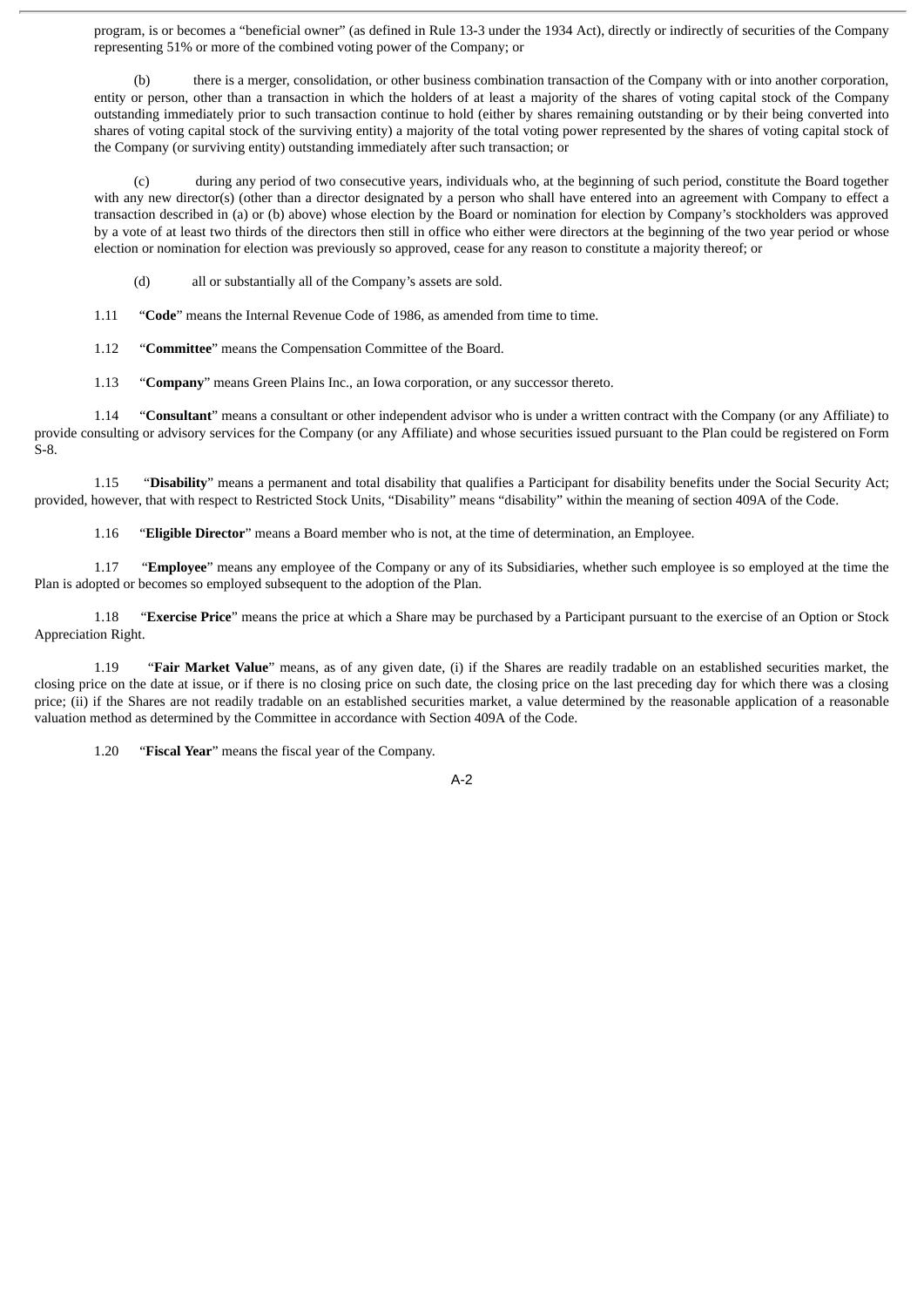1.21 "**Grant Date**" means, with respect to an Award, the date such Award is granted to a Participant.

1.22 "**Incentive Stock Option**" means an Option to purchase Shares which is designated as an Incentive Stock Option and is intended to meet the requirements of section 422 of the Code.

1.23 "**Nonqualified Stock Option**" means an Option to purchase Shares which is not an Incentive Stock Option.

1.24 "**Option**" means an Incentive Stock Option or a Nonqualified Stock Option.

1.25 "**Parent**" means any corporation (other than the Company) in an unbroken chain of corporations ending with the Company, provided that each corporation in the unbroken chain (other than the Company) owns, at the time of determination, stock possessing 50% or more of the total combined voting power of all classes of stock in one of the other corporations in such chain.

1.26 "**Participant**" means an Employee. Eligible Director, or Consultant who has an outstanding Award under the Plan.

1.27 "**Performance Goals**" shall mean any or all of the following: revenue; operating income (before or after taxes); pre- or after-tax income (before or after allocation of corporate overhead and bonus); net income (before or after taxes); earnings (including earnings before taxes; earnings before interest and taxes or earnings before interest, taxes, depreciation, and amortization); earnings per share; economic value-added models or equivalent metrics; cash flow or cash flow per share (before or after dividends); stock price; total shareholder return; market share; regulatory achievements; implementation, completion or attainment of measurable objectives with respect to research, development, products, or projects, production volume levels; reductions in costs; improvement in or attainment of expense levels or working capital levels; operating margins, gross margins, or cash margin; yearend cash; debt reductions; return on equity; return on assets or net assets; return on capital (including return on total capital or return on invested capital); cash flow return on investment; efficiency ratio (non-interest expense, divided by total revenue); asset management; asset quality; asset growth or budget achievement. Performance Goals need not be the same with respect to all Participants and may be established separately for the Company as a whole or for its various groups, divisions, subsidiaries, may be set in terms of growth over the same measure for a prior period of time, and may be based on performance in comparison to performance by unrelated businesses specified by the Committee. The Committee may also exclude charges related to an event or occurrence which the Committee determines should appropriately be excluded, including (a) restructurings, discontinued operations, extraordinary items, and other unusual or non-recurring charges, (b) an event either not directly related to the operations of the Company or not within the reasonable control of the Company's management, or (c) the cumulative effects of tax or accounting changes in accordance with U.S. generally accepted accounting principles.

1.28 "**Performance Period**" means the time period during which the performance objectives must be met.

1.29 "**Performance Share**" means an Award granted to a Participant, as described in Article IX herein.

1.30 "**Performance Unit**" means an Award granted to a Participant, as described in Article IX herein.

1.31 "**Period of Recognition**" means the period during which Restricted Stock awarded hereunder is subject to a substantial risk of forfeiture. As provided in Article VII, such restrictions may be based on the passage of time, the achievement of target levels of performance or the occurrence of other events as determined by the Committee.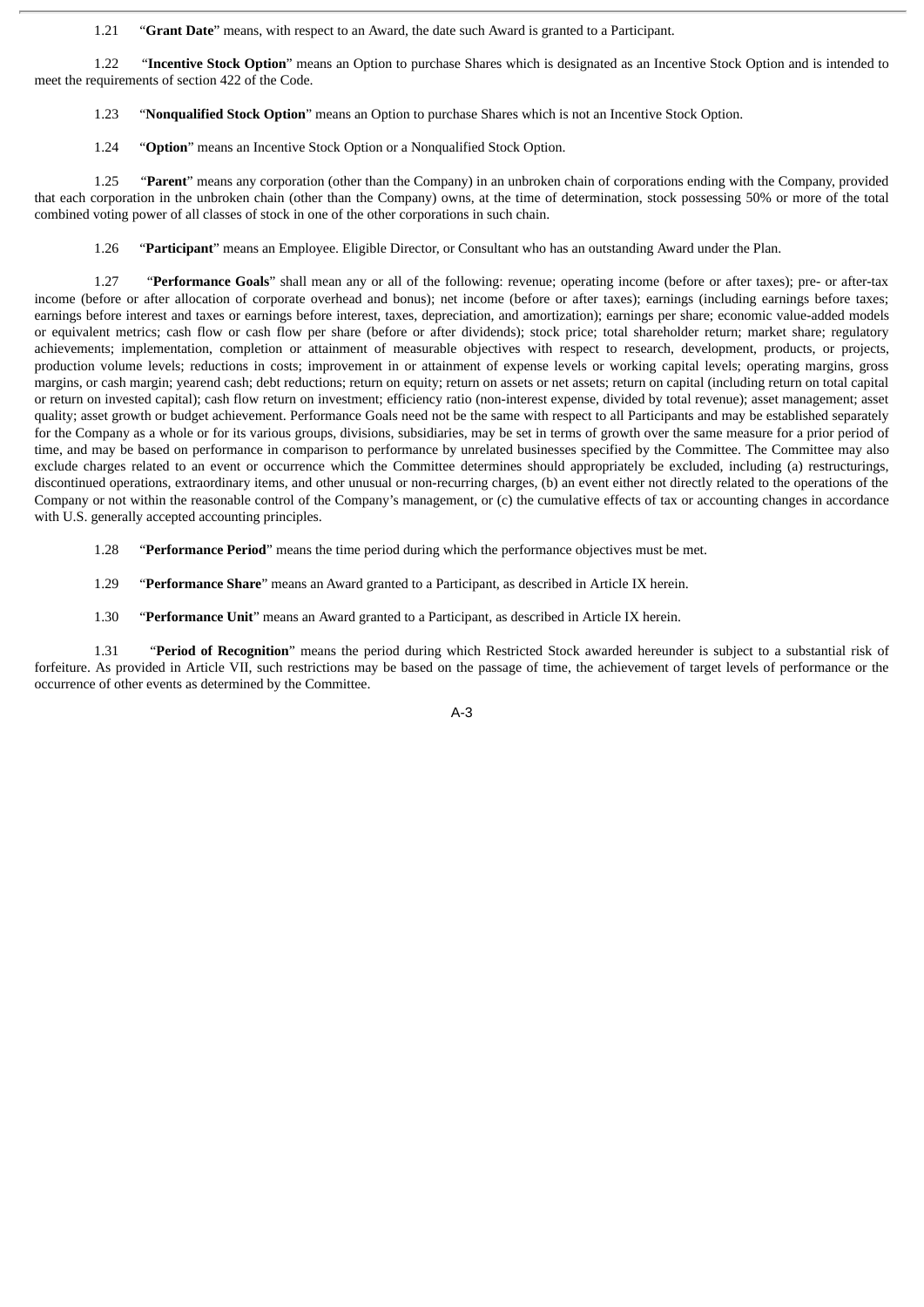1.32 "**Plan**" means the Green Plains Inc. 2019 Equity Incentive Plan, as amended, as set forth in this instrument and as hereafter amended from time to time.

1.33 "**Prior Plan**" shall mean the Green Plains Inc. 2009 Equity Incentive Plan.

1.34 "**Restricted Stock**" means an Award granted to a Participant pursuant to Article VII.

1.35 "**Restricted Stock Unit**" means an Award granted to a Participant, as described in Article VII herein.

1.36 "**Retirement**" means a Termination of Service after the Participant attains age 60 and completes 10 years of continuous service, measured from the most recent date of hire.

1.37 "**Section 16 Person**" means a person who, with respect to the Shares, is subject to Section 16 of the 1934 Act, as determined by the Board.

1.38 "**Shares**" means the shares of common stock, \$0.001 par value, of the Company.

1.39 "**Stock Appreciation Right**" means an Award granted to a Participant pursuant to Section 8.

1.40 "**Subsidiary**" means any corporation, partnership, joint venture, limited liability company, or other entity (other than the Company) in an unbroken chain of entities beginning with the Company if, at the time of the granting of an Award, each of the entities other than the last entity in the unbroken chain owns more than fifty percent (50%) of the total combined voting power in one of the other entities in such chain.

1.41 **"Substitute Awards"** shall mean Awards granted or Shares issued by the Company in assumption of, or in substitution or exchange for, awards previously granted, or the right or obligation to make future awards, in each case by a company acquired by the Company or any Subsidiary or with which the Company or any Subsidiary combines.

1.42 "**Termination of Service**" means a cessation of the employee-employer relationship between a Participant and the Company or a Subsidiary for any reason but excluding any such cessation where there is a simultaneous reengagement of the person by the Company or a Subsidiary.

#### **ARTICLE III**

#### **ELIGIBILITY**

3.1 **Participants**. Awards may be granted in the discretion of the Committee to Employees, Eligible Directors, and Consultants.

3.2 **Non-Uniformity**. Awards granted hereunder need not be uniform among eligible Participants and may reflect distinctions based on title, compensation, responsibility or any other factor the Committee deems appropriate.

#### **ARTICLE IV**

#### **ADMINISTRATION**

4.1 **The Committee**. The Plan will be administered by the Committee, which, to the extent deemed necessary or appropriate by the Board, will consist of two or more persons who satisfy the requirements for a "non-employee director" under Rule 16b-3 promulgated under the 1934 Act. The members of the Committee

 $A - A$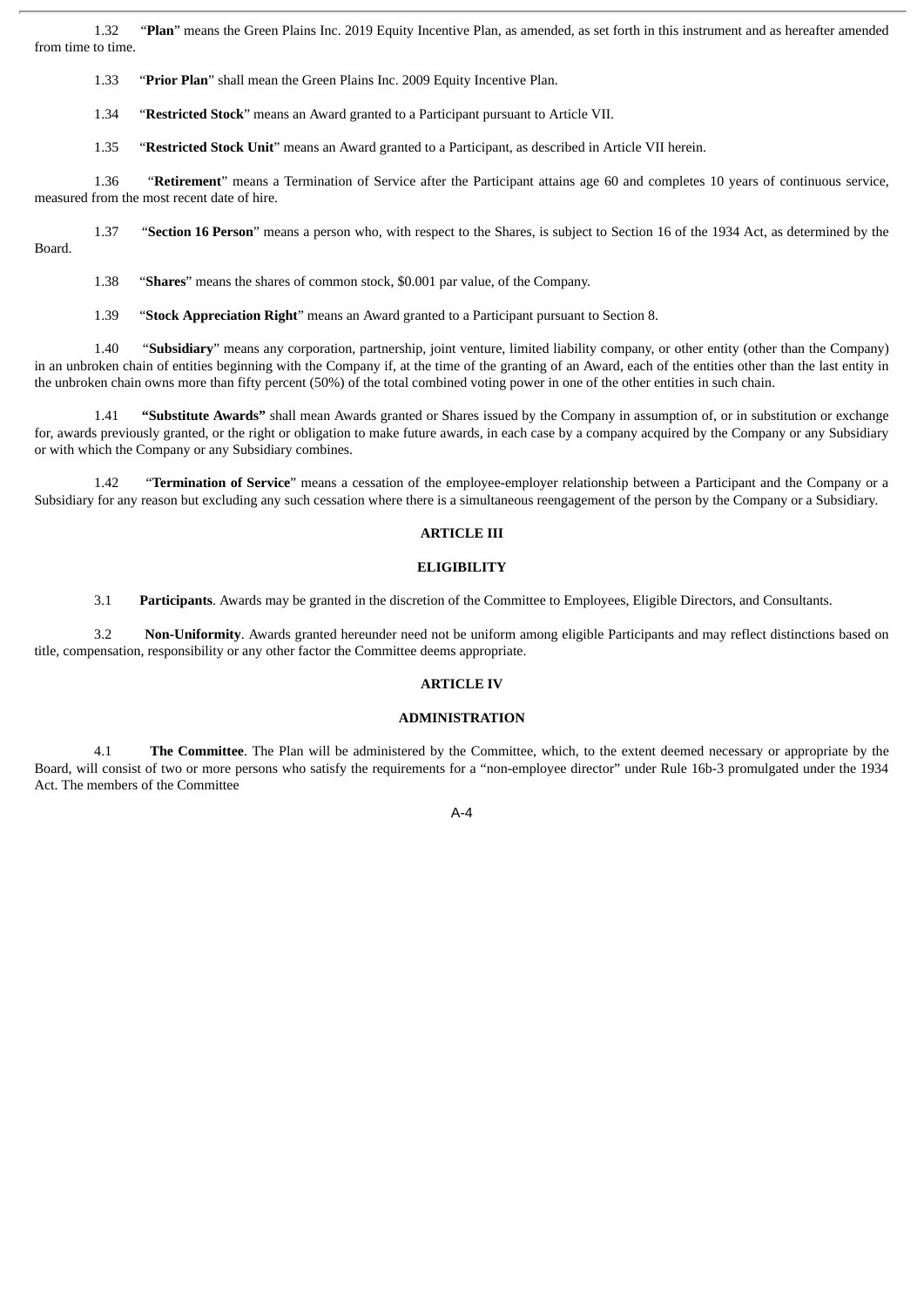shall be appointed from time to time by, and shall serve at the pleasure of, the Board of Directors. In the absence of such appointment, the Board of Directors shall serve as the Committee and shall have all of the responsibilities, duties, and authority of the Committee set forth herein.

4.2 **Authority of the Committee**. The Committee shall have the exclusive authority to administer and construe the Plan in accordance with its provisions. The Committee's authority shall include, without limitation, the power to (a) determine persons eligible for Awards (other than discretionary Awards to members of the Committee, which must be authorized and approved by a disinterested majority of the Board), (b) prescribe the terms and conditions of the Awards, (c) interpret the Plan and the Awards, (d) adopt rules for the administration, interpretation and application of the Plan as are consistent therewith, and (e) interpret, amend or revoke any such rules. The Committee shall have no discretion to increase the amount of compensation that otherwise would be due upon attainment of a Performance Goal, although the Committee may have discretion to deny an Award or to adjust downward the compensation payable pursuant to an Award, as the Committee determines in its sole judgment.

#### 4.3 **Exchange/Pricing.**

(a) The Committee shall have the authority to effect, at any time and from time to time, with the consent of the affected holders, the cancellation of any or all outstanding Options or Stock Appreciation Rights and to grant in exchange new Options or Stock Appreciation Rights covering the same or a different number of Shares but with an Exercise Price not less than the Fair Market Value on the new grant date, but only with the approval of the Company's shareholders.

(b) The Committee shall also have the authority, exercisable at any time and from time to time, but only with the approval of the Company's shareholders, with or, if the affected holder is not a Section 16 Person, then without, the consent of the affected holders, to reduce the Exercise Price of one or more outstanding Options or Stock Appreciation Rights to a price not less than the then current Fair Market Value or issue new Options or Stock Appreciation Rights with a lower Exercise Price in immediate cancellation of outstanding Options or Stock Appreciation Rights with a higher Exercise Price.

4.4 **Delegation by the Committee**. The Committee, in its sole discretion and on such terms and conditions as it may provide, may delegate all or any part of its authority and powers under the Plan to one or more officers of the Company; provided, however, that the Committee may not delegate its authority and powers in any way which would jeopardize the Plan's qualification under Rule 16b-3 and may not delegate its authority and powers with respect to any Award that is intended to qualify as performance-based compensation.

4.5 **Factors to Consider for Granting Awards**. In making the determination as to the persons to whom an Award shall be granted, the Committee or any delegate may take into account such individual's salary and tenure, duties and responsibilities, their present and potential contributions to the success of the Company, the recommendation of supervisors, and such other factors as the Committee or any delegate may deem important in connection with accomplishing the purposes of the Plan.

4.6 **Decisions Binding**. All determinations and decisions made by the Committee and any of its delegates pursuant to Section 4.3 shall be final, conclusive, and binding on all persons, and shall be given the maximum deference permitted by law.

# **ARTICLE V**

#### **SHARES SUBJECT TO THE PLAN**

5.1 **Number of Shares**. Subject to adjustment as provided in Section 5.4, the total number of Shares available for grant under the Plan shall not exceed any shares remaining available for grant under the Prior Plan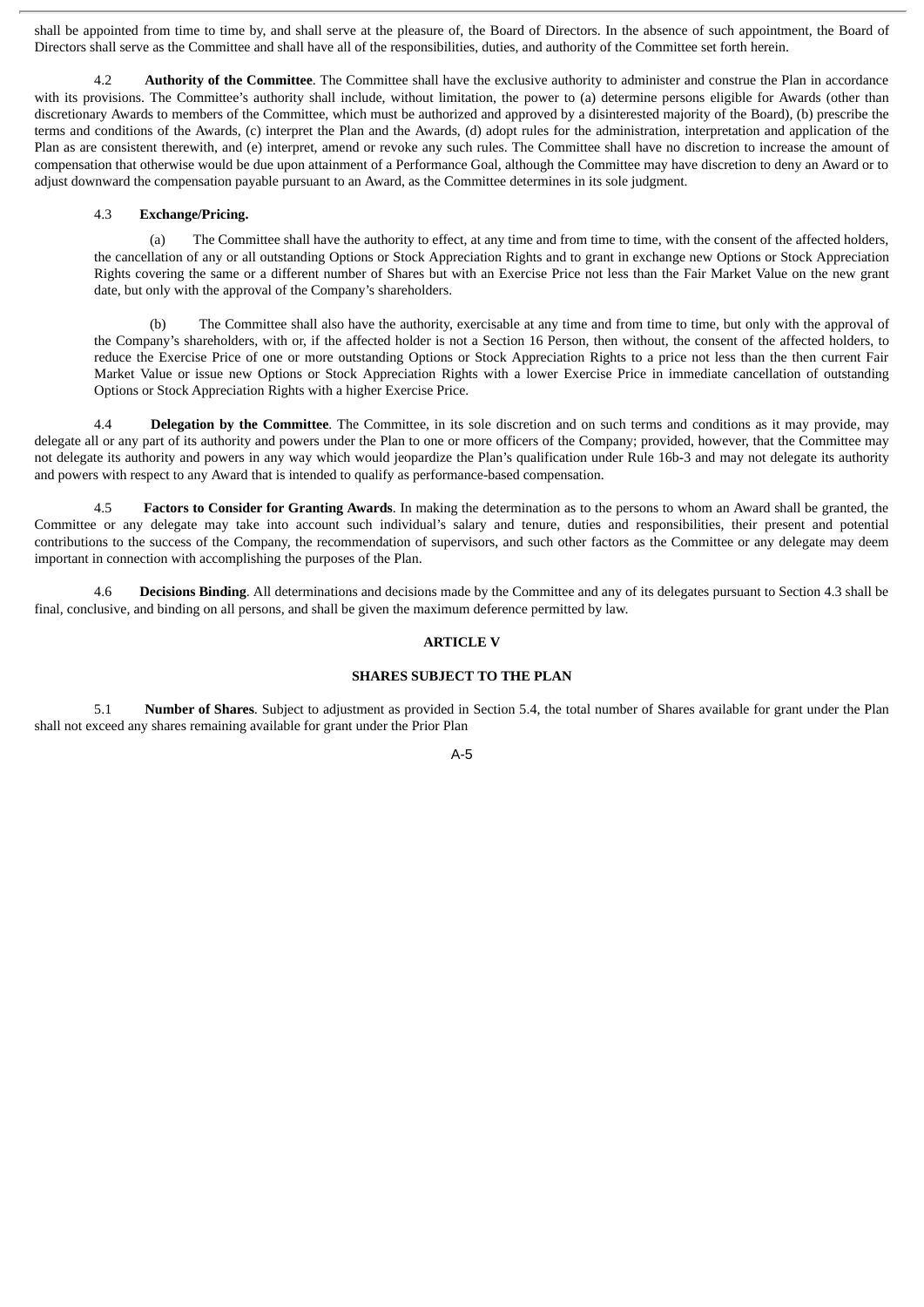on the effective date of the Plan. Shares granted under the Plan may be either authorized but unissued Shares or treasury Shares, or any combination thereof.

5.2

(a) **Lapsed Awards**. Unless determined otherwise by the Committee, Shares related to Awards that are forfeited, terminated or expire unexercised shall be available for grant under the Plan. Shares that are withheld from issuance in connection with a Participant's payment of tax withholding liability shall be available for grant under the Plan. Shares related to awards granted under the Prior Plan that are forfeited, terminated or expire unexercised shall also be available for grant under the Plan. Shares that are withheld from issuance in connection with a Participant's payment of tax withholding liability shall also be available for grant under the Plan.

(b) **Substitute Awards.** Substitute Awards shall not reduce the Shares authorized for grant under the Plan or authorized for grant to a Participant in any calendar year. Additionally, in the event that a company acquired by the Company or any Subsidiary or with which the Company or any Subsidiary combines has shares available under a pre-existing plan approved by shareholders and not adopted in contemplation of such acquisition or combination, the shares available for grant pursuant to the terms of such pre-existing plan (as adjusted, to the extent appropriate, using the exchange ratio or other adjustment or valuation ratio or formula used in such acquisition or combination to determine the consideration payable to the holders of common stock of the entities party to such acquisition or combination) may be used for Awards under the Plan and shall not reduce the Shares authorized for grant under the Plan; provided that Awards using such available shares shall not be made after the date awards or grants could have been made under the terms of the pre-existing plan, absent the acquisition or combination, and shall only be made to individuals who were not Employees or Directors prior to such acquisition or combination.

5.3 **Limitations on Grants to Individual Participants.** Subject to adjustment as provided in Section 5.4, no Participant may be granted (i) Options or Stock Appreciation Rights during any Fiscal Year with respect to more than 500,000 Shares or (ii) Shares of Restricted Stock, Restricted Stock Units, Performance Shares and/or other Stock-Based Awards in any Fiscal Year that are intended to comply with the performance-based exception under Code Section 162(m) and are denominated in Shares with respect to more than 500,000 Shares (the "Limitations"). In addition to the foregoing, the maximum dollar value that may be earned by any Participant in any 12-month period with respect to Performance Units that are intended to comply with the performance-based exception under Code Section 162(m) and are denominated in cash is \$5,000,000. If an Award is cancelled, the cancelled Award shall continue to be counted toward the applicable Limitations.

5.4 **Adjustments in Awards and Authorized Shares**. In the event of any merger, reorganization, consolidation, recapitalization, stock dividend, stock split, reverse stock split, spin-off, separation, liquidation, combination, or other similar transaction or change in the corporate structure of the Company affecting the Shares or the value thereof, the Committee shall adjust the number and class of Shares which may be delivered under the Plan, the number, class and price of Shares subject to outstanding Awards, and the numerical limits of Sections 5.1 and 5.3 in such manner as the Committee shall determine to be advisable or appropriate, taking into consideration the accounting and tax consequences, to prevent the dilution or diminution of such Awards. Any such numerical limitations shall be subject to adjustment under this Section only to the extent such adjustment will not affect the status of any Award intended to qualify as "performance-based compensation" under section 162(m) of the Code or the ability to grant or the qualification of Incentive Stock Options under the Plan. The determination of the Committee as to the foregoing adjustments, if any, shall be conclusive and binding on all Participants.

5.5 **Restrictions on Share Transferability**. Except as otherwise provided by the Committee or the Board, as the case may be, Awards granted under the Plan shall be non-transferable, and its terms shall state that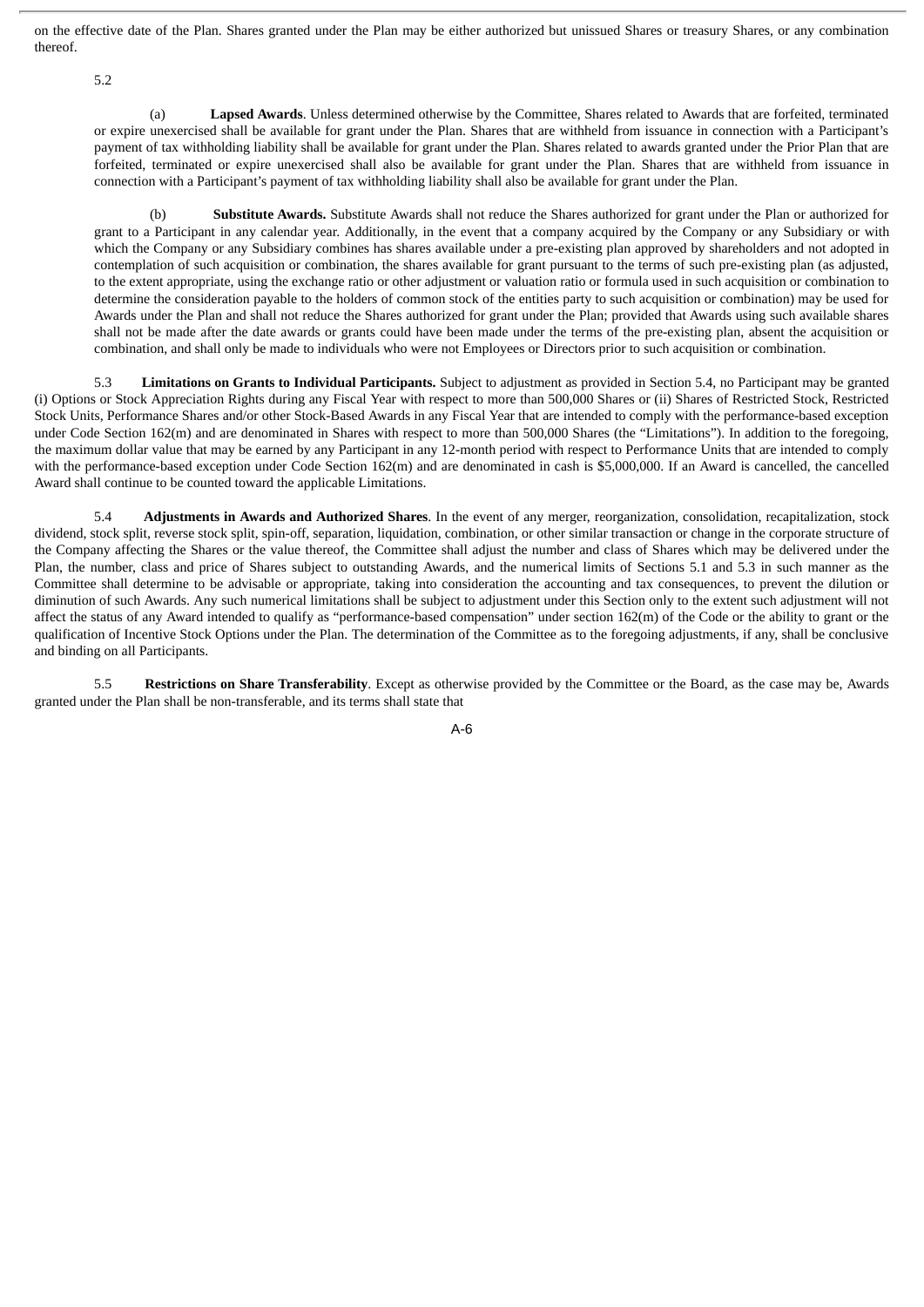it is non-transferable and that, during the lifetime of the Participant, shall be exercisable only by the Participant; notwithstanding the foregoing, Awards shall be transferable by will or the laws of descent and distribution. Notwithstanding the foregoing, the Committee may, in its discretion, permit a Participant to transfer all or a portion of his or her awards to members of his or her immediate family, to trusts established for the benefit of members of his or her immediate family, or to family limited partnerships in which the Participant and immediate family members are the only partners, provided that the Participant may receive no consideration for such transfers, and that such transferred award shall be subject to all of the terms and conditions of the Plan and the Award Agreement relating to the transferred award. The Committee may impose such restrictions on any Award of Shares or Shares acquired pursuant to the exercise of an Award as it may deem advisable or appropriate, including, but not limited to, restrictions related to applicable Federal securities laws, the requirements of any national securities exchange or system upon which Shares are then listed or traded, and any blue sky or state securities laws.

5.6 **Share Vesting.** Notwithstanding any provision herein, excepting up to five (5) percent of shares approved under the Plan, no Award may be granted with less than a one year vesting period.

#### **ARTICLE VI**

#### **STOCK OPTIONS**

6.1 **Grant of Options**. Subject to the terms and provisions of the Plan, Options may be granted to Participants at any time and from time to time as determined by the Committee. Subject to Section 5.3, the Committee shall determine the number of Shares subject to each Option. The Committee may grant Incentive Stock Options, Nonqualified Stock Options, or any combination thereof. No more than 1,000,000 Shares may be issued as Incentive Stock Options under the Plan.

6.2 **Award Agreement**. Each Option shall be evidenced by an Award Agreement that shall specify the Exercise Price, the expiration date of the Option, the number of Shares to which the Option pertains, any conditions to exercise of the Option and such other terms and conditions as the Committee shall determine. The Award Agreement shall also specify whether the Option is intended to be an Incentive Stock Option or a Nonqualified Stock Option.

6.3 **Exercise Price**. Subject to the provisions of this Section 6.3, the Exercise Price for each Option shall be determined by the Committee and shall be provided in each Award Agreement.

(a) **Nonqualified Stock Options.** In the case of a Nonqualified Stock Option, the Exercise Price shall not be less than one hundred percent (100%) of the Fair Market Value of a Share on the Grant Date; provided, however, in no case shall the Exercise Price be less than the par value of such Share.

(b) **Incentive Stock Options.** In the case of an Incentive Stock Option, the Exercise Price shall be not less than one hundred percent (100%) of the Fair Market Value of a Share on the Grant Date; or one hundred ten percent (110%) of the Fair Market Value of a Share if the Participant (together with persons whose stock ownership is attributed to the Participant pursuant to section 424(d) of the Code) owns on the Grant Date stock possessing more than 10% of the total combined voting power of all classes of stock of the Company or any of its Subsidiaries; provided, however, in no case shall the Exercise Price be less than the par value of such Share.

(c) **Substitute Options.** Notwithstanding the provisions of Sections 6.3(a) and 6.3(b), in the event that the Company consummates a transaction described in section 424(a) of the Code, persons who become Participants on account of such transaction may be granted Options in substitution for options granted by such former employer or recipient of services. If such substitute Options are granted,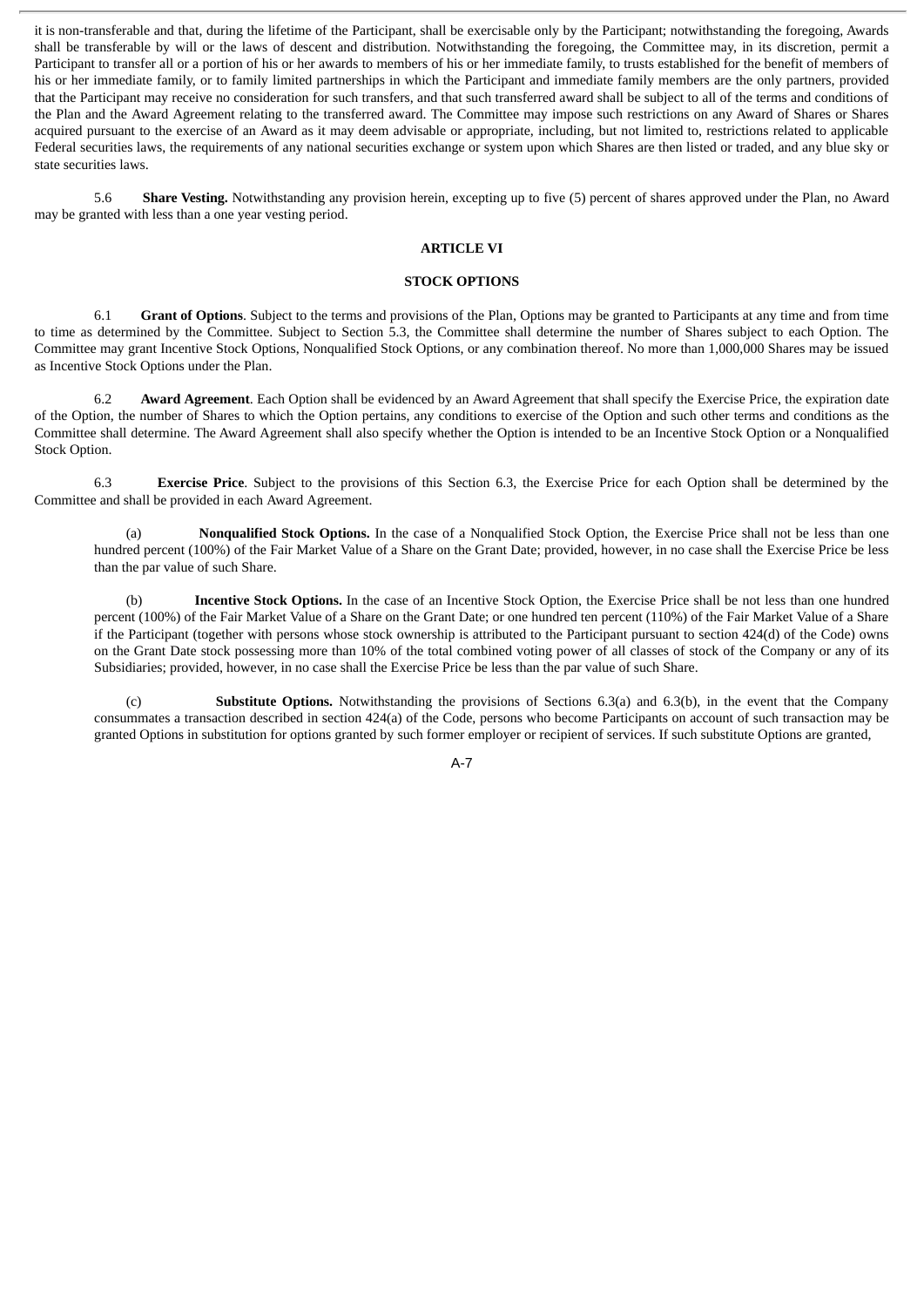the Committee, consistent with section 424(a) of the Code, may determine that such substitute Options shall have an exercise price less than one hundred (100%) of the Fair Market Value of the Shares on the Grant Date.

#### 6.4 **Expiration of Options**.

(a) **Expiration Dates.** Except as provided in Section 6.7(c) regarding Incentive Stock Options, each Option shall terminate upon the earliest to occur of the following events:

- (i) The date(s) for termination of the Option set forth in the Award Agreement;
- (ii) The date determined under Section 6.8 regarding Termination of Service; or
- (iii) The expiration of ten (10) years from the Grant Date.

(b) **Committee Discretion.** Subject to the limits of Section 6.4(a), the Committee shall provide in each Award Agreement when each Option expires and becomes unexercisable.

6.5 **Exercisability of Options**. Options granted under the Plan shall be exercisable at such times and be subject to such restrictions and conditions as the Committee shall determine. After an Option is granted, the Committee may accelerate or waive any condition constituting a substantial risk of forfeiture applicable to the Option. The Committee may not, after an Option is granted, extend the maximum term of the Option.

6.6 **Payment**. Options shall be exercised by a Participant's delivery of a written notice of exercise to the Secretary of the Company (or its designee), setting forth the number of Shares with respect to which the Option is to be exercised, accompanied by full payment for the Shares.

Upon the exercise of an Option, the Exercise Price shall be payable to the Company in full in cash or its equivalent. The Committee may also permit exercise (a) by tendering previously acquired Shares (either actually or by attestation) having an aggregate Fair Market Value at the time of exercise equal to the total Exercise Price, or (b) by any other means which the Committee determines to provide legal consideration for the Shares, and to be consistent with the purposes of the Plan.

As soon as practicable after receipt of a written notification of exercise and full payment for the Shares purchased, the Company shall deliver to the Participant, Share certificates representing such Shares. Until the issuance of the stock certificates, no right to vote or receive dividends or any other rights as a shareholder shall exist with respect to the Shares as to which the Option has been exercised. No adjustment will be made for a dividend or other rights for which a record date is established prior to the date the certificates are issued.

#### 6.7 **Certain Additional Provisions for Incentive Stock Options**.

(a) **Exercisability.** The aggregate Fair Market Value (determined on the Grant Date(s)) of the Shares with respect to which Incentive Stock Options are exercisable for the first time by any Participant during any calendar year (under all plans of the Company and its Subsidiaries) shall not exceed \$100,000.

(b) **Company and Subsidiaries Only.** Incentive Stock Options may be granted only to Participants who are employees of the Company or a subsidiary corporation (within the meaning of section 424(f) of the Code) on the Grant Date.

(c) **Expiration.** No Incentive Stock Option may be exercised after the expiration of ten (10) years from the Grant Date; provided, however, that if the Option is granted to an employee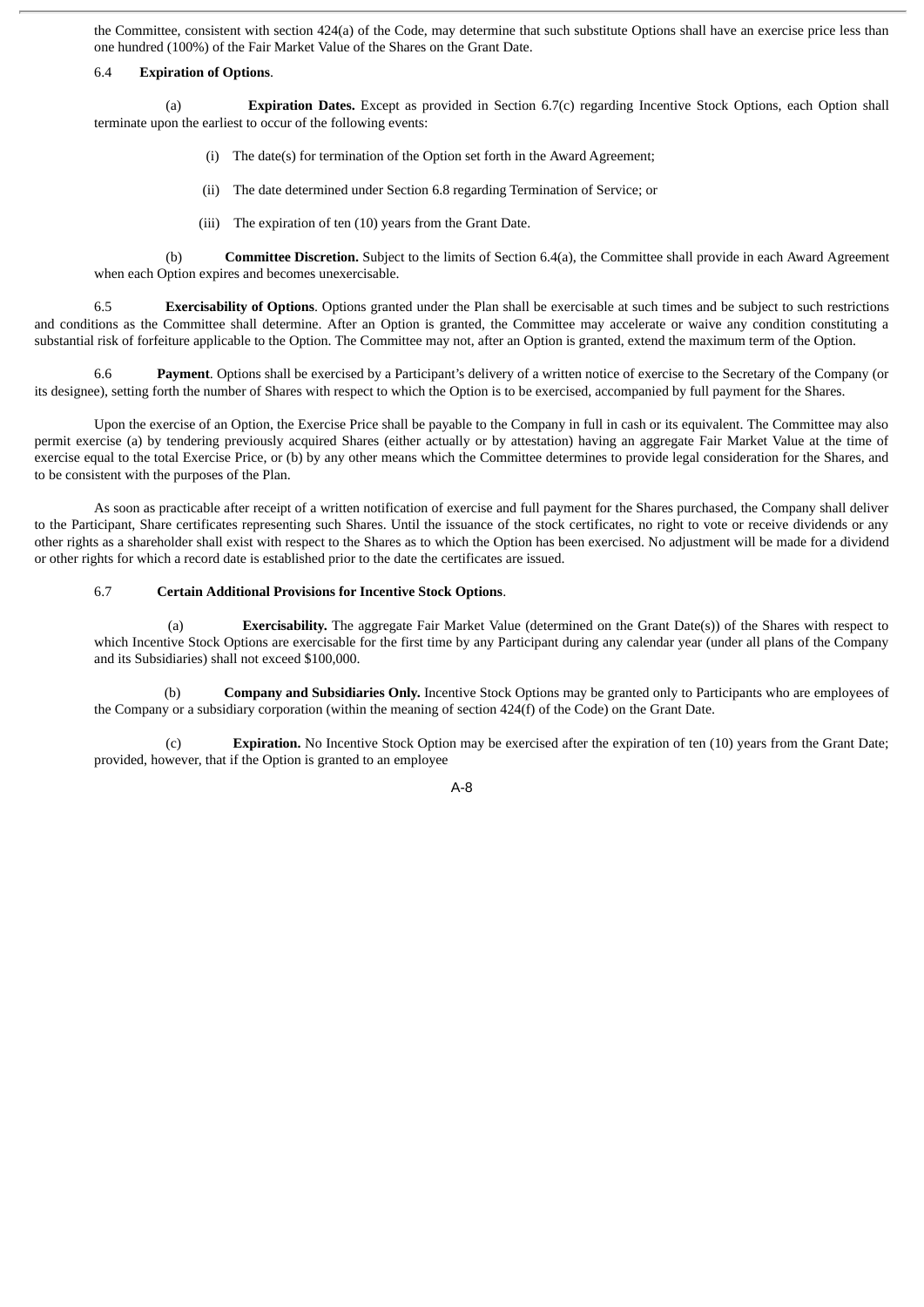who, together with persons whose stock ownership is attributed to the employee pursuant to section 424(d) of the Code, owns stock possessing more than 10% of the total combined voting power of all classes of stock of the Company or any of its Subsidiaries, the Option may not be exercised after the expiration of five (5) years from the Grant Date.

#### 6.8 **Termination of Service.**

(a) **Termination for Cause.** Unless otherwise specifically provided in the Award Agreement, an Option may not be exercised after a Participant's Termination of Service by the Company or a Subsidiary for Cause.

(b) **Termination Due To Death.** Unless otherwise specifically provided in the Award Agreement, an Option may not be exercised more than one (1) year after a Participant's Termination of Service due to death, but in no event after the expiration of the term of the Option.

(c) **Termination Due to Disability.** Unless otherwise specifically provided in the Award Agreement, an Incentive Stock Option may not be exercised more than one year from the date of Termination of Service due to Disability, and a Nonqualified Stock Option may not be exercised more than 36 months from the date of Termination of Service due to Disability, but in no event after the expiration of the term of the Option.

(d) **Termination Due to Retirement.** Unless otherwise specifically provided in the Award Agreement, an Incentive Stock Option may not be exercised more than three months after a Termination of Service due to Retirement, and a Nonqualified Stock Option may not be exercised more than 36 months from the date of Termination of Service due to Retirement, but in no event after the expiration of the term of the Option.

(e) **Other Voluntary Terminations.** Unless otherwise specifically provided in the Award Agreement, an Option may not be exercised after the date of Termination of Service due to voluntary termination other than for Retirement.

(f) **Termination For Other Reasons.** Unless otherwise specifically provided in the Award Agreement, an Option may not be exercised more than three months after a Participant's Termination of Service for any reason other than described in Section 6.8(a) through 6.8(e), but in no event after the expiration of the term of the Option.

(g) **Leave of Absence.** The Committee may make such provision as it deems appropriate with respect to Participants on a leave of absence.

#### **ARTICLE VII**

#### **RESTRICTED STOCK AND RESTRICTED STOCK UNITS**

7.1 **Grant of Restricted Stock/Units**. Subject to the terms and provisions of the Plan, the Committee, at any time and from time to time, may grant Shares of Restricted Stock and/or Restricted Stock Units to Participants in such amounts as the Committee shall determine. Subject to Section 5.3, the Committee shall determine the number of Shares to be granted to each Participant. Restricted Stock Units shall be similar to Restricted Stock except that no Shares are actually awarded to the Participant on the date of grant.

7.2 **Restricted Stock Agreement**. Each Award of Restricted Stock and/or Restricted Stock Units shall be evidenced by an Award Agreement that shall specify the Period of Restriction, the number of Shares of Restricted Stock (or the number of Restricted Stock Units) granted, and such other terms and conditions as the Committee shall determine.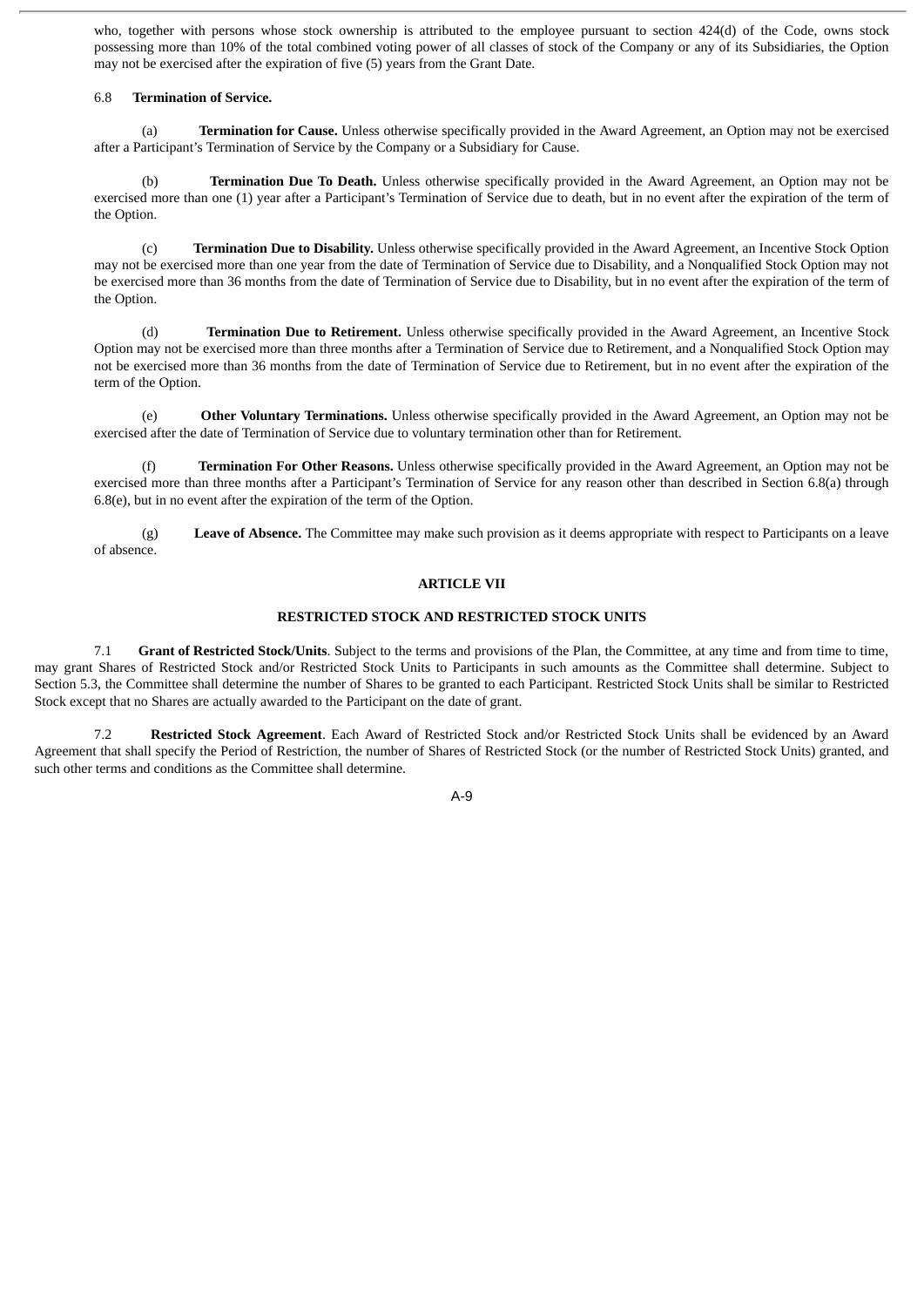7.3 **Transferability**. Except as otherwise determined by the Committee and set forth in the Award Agreement, Shares of Restricted Stock and/or Restricted Stock Units may not be sold, transferred, gifted, bequeathed, pledged, assigned, or otherwise alienated or hypothecated, voluntarily or involuntarily, until the end of the applicable Period of Restriction.

7.4 **Other Restrictions**. The Committee may impose such other restrictions on Shares of Restricted Stock or Restricted Stock Units as it may deem advisable or appropriate in accordance with this Section 7.4.

(a) *General Restrictions*. The Committee may set restrictions based upon (a) the achievement of specific Performance Goals, (b) other performance objectives (Company-wide, divisional or individual), (b) applicable Federal or state securities laws, (c) time-based restrictions, or (d) any other basis determined by the Committee.

#### (b) *Intentionally Left Blank.* .

(c) *Legend on Certificates*. The Committee may legend the certificates representing Restricted Stock to give appropriate notice of such restrictions. For example, the Committee may determine that some or all certificates representing Shares of Restricted Stock shall bear the following legend: "THE SALE OR OTHER TRANSFER OF THE SHARES OF STOCK REPRESENTED BY THIS CERTIFICATE, WHETHER VOLUNTARY, INVOLUNTARY, OR BY OPERATION OF LAW, IS SUBJECT TO CERTAIN RESTRICTIONS ON TRANSFER AS SET FORTH IN THE GREEN PLAINS INC. 2009 EQUITY INCENTIVE PLAN, AS AMENDED, AND IN A RESTRICTED STOCK AGREEMENT. A COPY OF THE PLAN AND SUCH RESTRICTED STOCK AGREEMENT MAY BE OBTAINED FROM THE SECRETARY OF THE COMPANY."

Retention of Certificates. To the extent deemed appropriate by the Committee, the Company may retain the certificates representing Shares of Restricted Stock in the Company's possession until such time as all conditions and restrictions applicable to such Shares have been satisfied or lapse.

7.5 **Removal of Restrictions**. With respect to Awards of Restricted Stock, the Committee may accelerate the time at which any restrictions shall lapse and remove any restrictions. With respect to Awards of Restricted Stock Units, the Committee may accelerate or waive any condition constituting a substantial risk of forfeiture applicable to the Restricted Stock Units. However, in no event may the restrictions on Shares granted to a Section 16 Person lapse until at least six months after the grant date (or such shorter period as may be permissible while maintaining compliance with Rule 16b-3). After the end of the Period of Restriction, the Participant shall be entitled to have any legend or legends under Section 7.4(c) removed from his or her Share certificate, and the Shares shall be freely transferable by the Participant, subject to any other restrictions on transfer which may apply to such Shares. Restricted Stock Units shall be paid in cash, Shares, or a combination of cash and Shares as the Committee, in its sole discretion, shall determine, as set forth in the Award Agreement.

7.6 **Voting Rights**. Except as otherwise determined by the Committee and set forth in the Award Agreement, Participants holding Shares of Restricted Stock granted hereunder shall have voting rights during the Period of Restriction. A Participant shall have no voting rights with respect to any Restricted Stock Units granted hereunder.

7.7 **Dividends and Other Distributions**. Except as otherwise determined by the Committee and set forth in the Award Agreement, Participants holding Shares of Restricted Stock or Restricted Stock Units shall be entitled to receive all dividends and other distributions paid with respect to the underlying Shares or dividend equivalents during the Period of Restriction. If any such dividends or dividend equivalents with respect to Restricted Stock are paid in Shares, such Shares shall be subject to the same restrictions on transferability and forfeitability as the Shares of Restricted Stock with respect to which they were paid.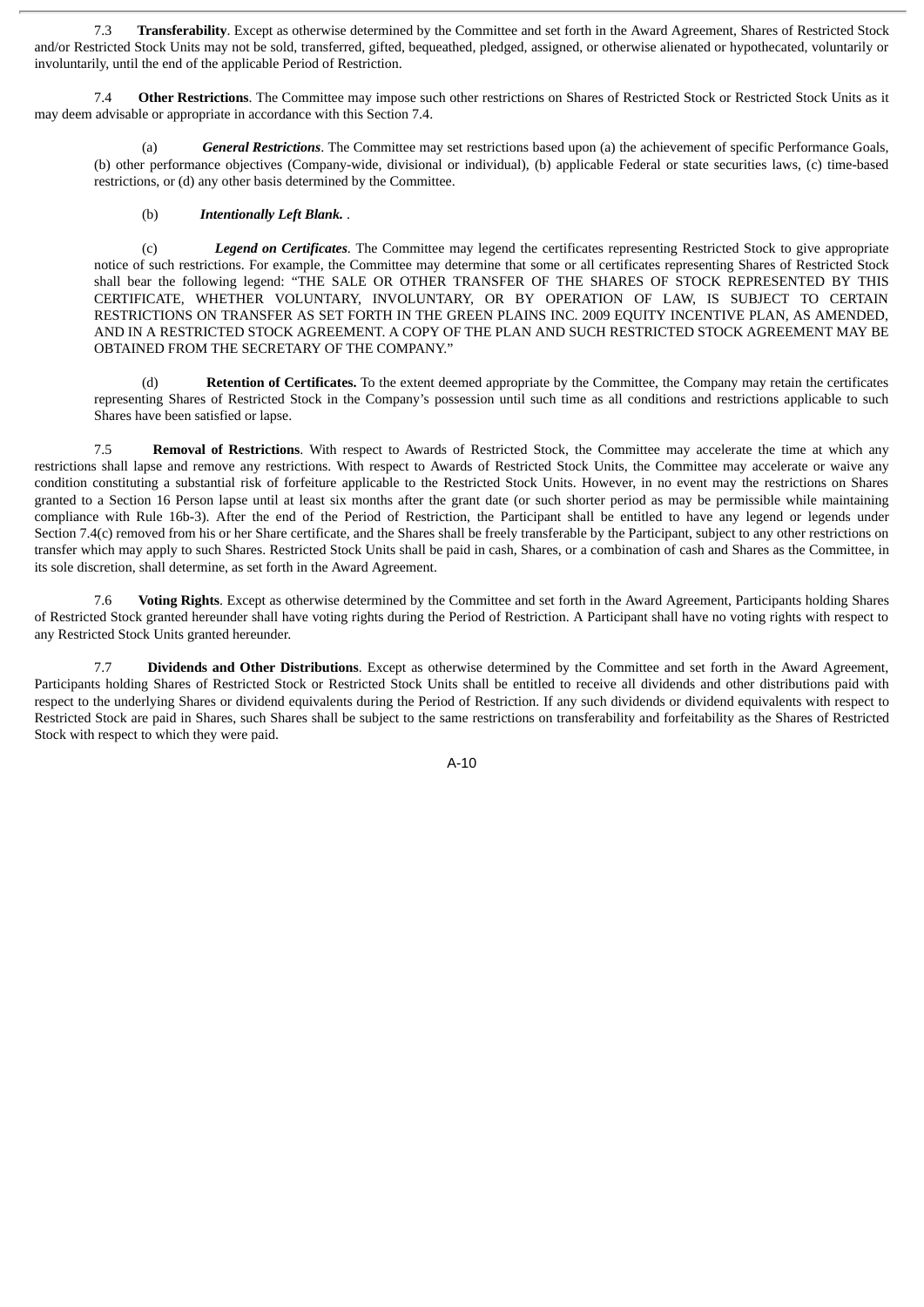7.8 **Return of Restricted Stock to Company**. On the date set forth in the applicable Award Agreement, the Restricted Stock for which restrictions have not lapsed shall revert to the Company and thereafter shall be available for grant under the Plan.

7.9 **Section 83(b) Election**. The Committee may provide in an Award Agreement that the Award of Restricted Stock is conditioned upon the Participant making or refraining from making an election with respect to the Award under section 83(b) of the Code. If a Participant makes an election pursuant to section 83(b) of the Code concerning a Restricted Stock Award, the Participant shall be required to promptly file a copy of such election with the Company.

# **ARTICLE VIII**

# **STOCK APPRECIATION RIGHTS**

8.1 **Grant of Stock Appreciation Rights**. Subject to the terms and provisions of the Plan, if Shares are traded on an established securities market, Stock Appreciation Rights may be granted to Participants at any time and from time to time as determined by the Committee. Subject to Section 5.3, the Committee shall determine the number of Shares subject to each Stock Appreciation Right.

8.2 **Award Agreement**. Each Stock Appreciation Right shall be evidenced by an Award Agreement that shall specify the Exercise Price, the expiration date of the Stock Appreciation Right, the number of Shares to which the Stock Appreciation Right pertains, any conditions to exercise of the Stock Appreciation Right and such other terms and conditions as the Committee shall determine.

8.3 **Exercise Price**. The Exercise Price for each Stock Appreciation Right shall be determined by the Committee and shall be provided in each Award Agreement; provided, however, the Exercise Price for each Stock Appreciation Right may not be less than one hundred percent (100%) of the Fair Market Value of a Share on the Grant Date.

# 8.4 **Expiration of Stock Appreciation Rights**.

- (a) **Expiration Dates.** Each Stock Appreciation Right shall terminate upon the earliest to occur of the following events:
	- (i) The date(s) for termination of the Stock Appreciation Right set forth in the Award Agreement;
	- (ii) The date determined under Section 8.7 regarding Termination of Service; or
	- (iii) The expiration of ten (10) years from the Grant Date.

(a) **Committee Discretion.** Subject to the limits of Section 8.4(a), the Committee shall provide in each Award Agreement when each Stock Appreciation Right expires and becomes unexercisable. The Committee may not, after an Stock Appreciation Right is granted, extend the maximum term of the Stock Appreciation Right.

8.5 **Exercisability of Stock Appreciation Rights.** Stock Appreciation Rights granted under the Plan shall be exercisable at such times and be subject to such restrictions and conditions as the Committee shall determine. After a Stock Appreciation Right is granted, the Committee may accelerate or waive any restrictions constituting a substantial risk of forfeiture on the exercisability of the Stock Appreciation Right.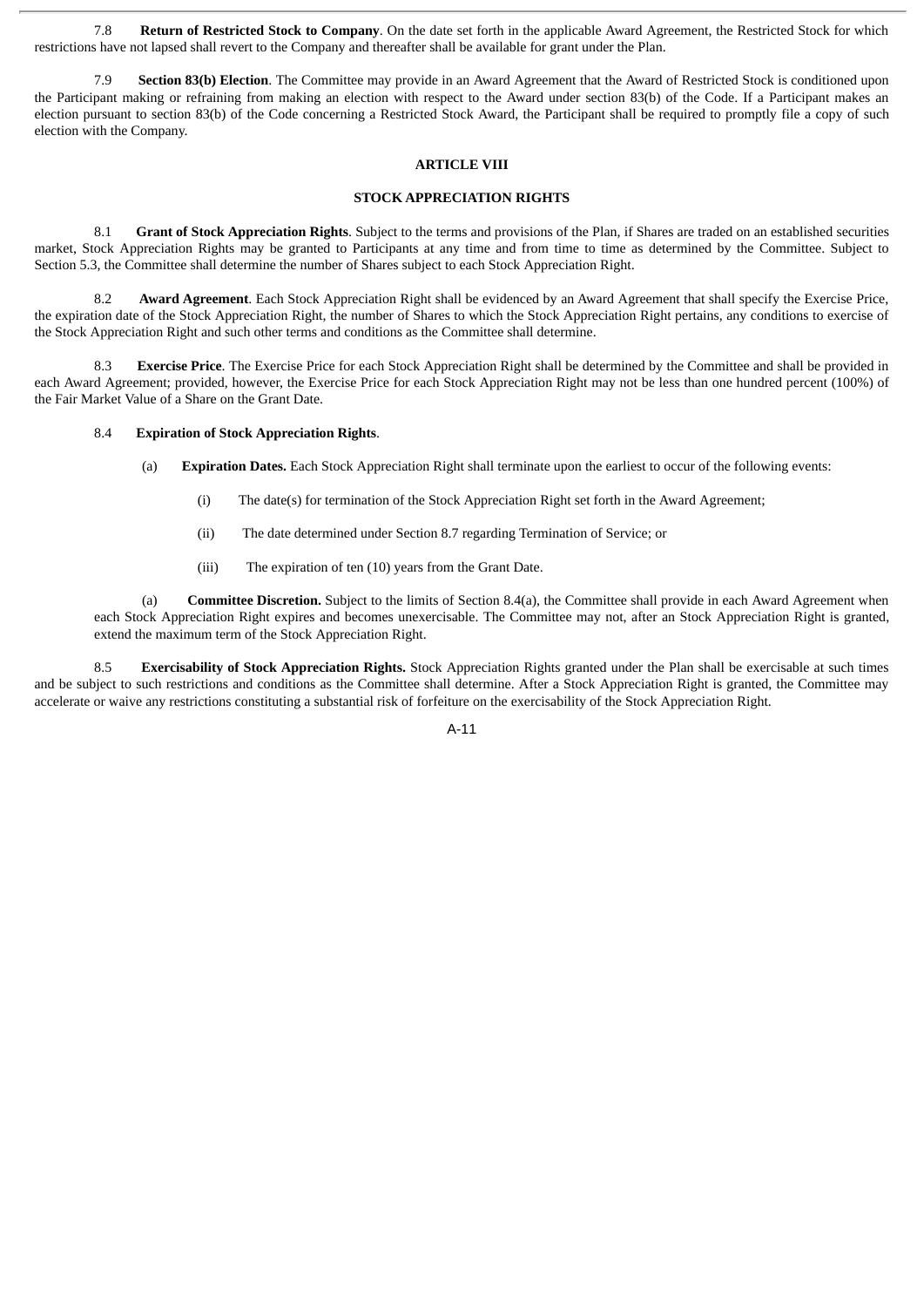8.6 **Payment of Stock Appreciation**. Upon the exercise of a Stock Appreciation Right, a Participant shall be entitled to receive payment from the Company in an amount determined by multiplying:

- (a) The difference between the Fair Market Value of a Share on the date of exercise over the Exercise Price; by
- (b) The number of Shares with respect to which the Stock Appreciation Right is exercised.

Such payment shall be in Shares of equivalent value or in cash or cash equivalent, as specified in the Award Agreement.

#### 8.7 **Termination of Service**.

(a) **Termination for Cause.** Unless otherwise specifically provided in the Award Agreement, a Stock Appreciation Right may not be exercised after a Participant's Termination of Service by the Company or a Subsidiary for Cause.

(b) **Termination Due To Death, Disability, or Retirement.** Unless otherwise specifically provided in the Award Agreement, a Stock Appreciation Right may not be exercised more than one (1) year after a Participant's Termination of Service due to death or more than three (3) years after a Participant's Termination of Service due to Disability or Retirement.

(c) **Other Voluntary Terminations.** Unless otherwise specifically provided in the Award Agreement, a Stock Appreciation Right may not be exercised after a Participant's voluntary Termination of Service for any reason other than Retirement.

(d) **Termination For Other Reasons.** Unless otherwise specifically provided in the Award Agreement, an Stock Appreciation Right may not be exercised more than ninety (90) days after a Participant's Termination of Service for any reason other than described in Section 8.7(a) through 8.7(c).

8.8 **Voting Rights**. Participants holding Stock Appreciation Rights granted hereunder shall have no voting rights.

#### **ARTICLE IX**

#### **PERFORMANCE UNITS/PERFORMANCE SHARES**

9.1 **Grant of Performance Units/Shares**. Subject to the terms of the Plan, Performance Units and/or Performance Shares may be granted to Participants in such amounts and upon such terms, and at any time and from time to time, as shall be determined by the Committee. Subject to Section 5.3, the Committee shall have complete discretion in determining the number of Performance Units and Performance Shares granted to any Participant.

9.2 **Value of Performance Units/Shares**. Each Performance Unit shall have an initial value that is established by the Committee at the time of grant. Each Performance Share shall have an initial value equal to the Fair Market Value of a Share on the date of grant. The Committee shall set performance goals or Performance Measures in its discretion which, depending on the extent to which they are met, will determine the number and/or value of Performance Units/Shares that will be paid out to the Participant.

9.3 **Performance Objectives and Other Terms**. The Committee shall set Performance Goals in its sole discretion which, depending on the extent to which they are met, will determine the number or value of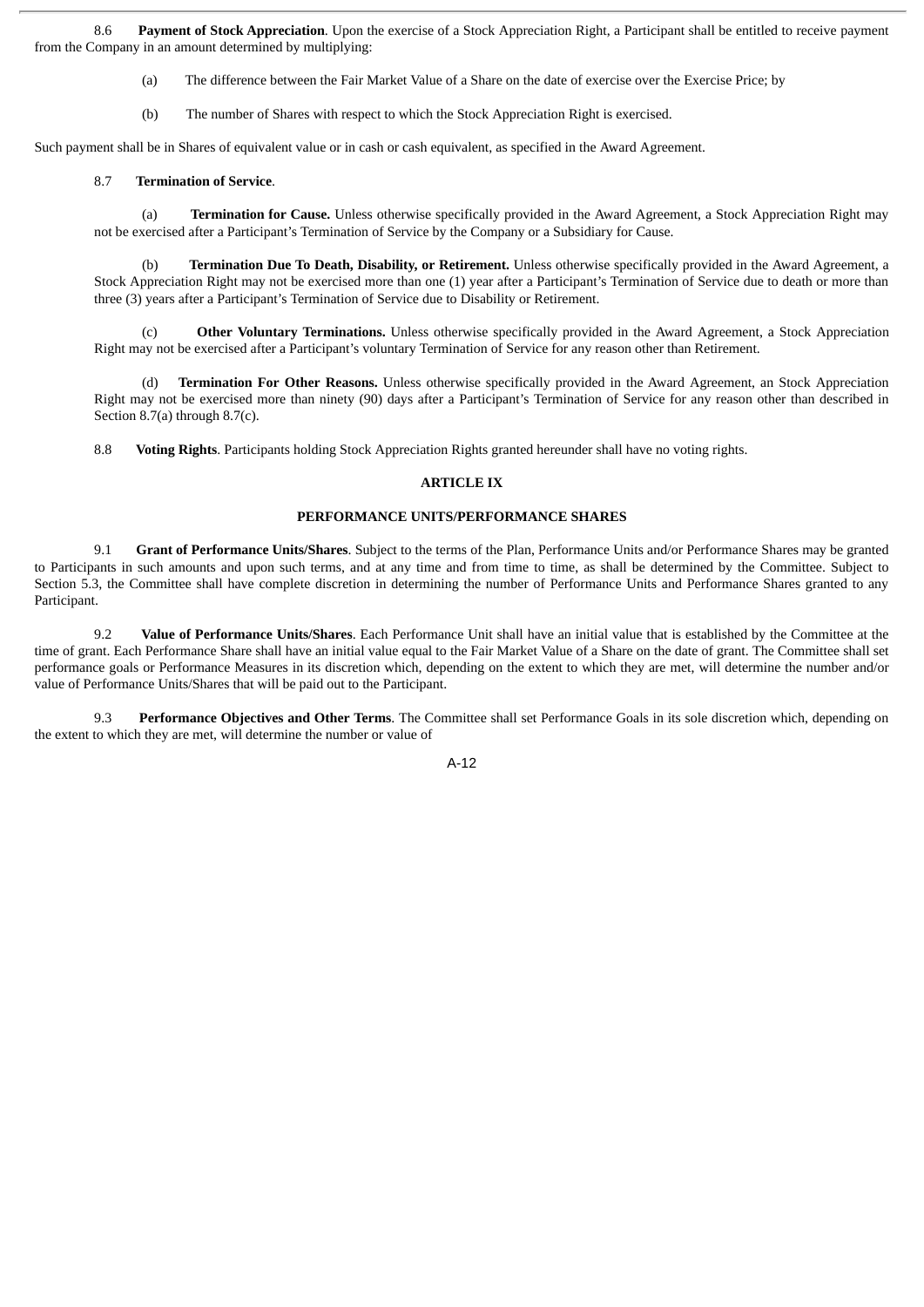Performance Units or Performance Shares, or both, that will be paid out to the Participants. The time period during which the Performance Goals must be met shall be called the "Performance Period". Performance Periods of Awards granted to Section 16 Persons shall, in all cases, exceed six (6) months in length (or such shorter period as may be permissible while maintaining compliance with Rule 16b-3). Each Award of Performance Units or Performance Shares shall be evidenced by an Award Agreement that shall specify the Performance Period, and such other terms and conditions as the Committee, in its sole discretion, shall determine.

9.4 **Earning of Performance Units/Shares**. Subject to the terms of this Plan, after the applicable Performance Period has ended, the holder of Performance Units/Shares shall be entitled to receive payout on the number and value of Performance Units/Shares earned by the Participant over the Performance Period, to be determined as a function of the extent to which the corresponding performance goals or Performance Measures have been achieved.

9.5 **Form and Timing of Payment of Performance Units/Shares**. Payment of earned Performance Units/Shares shall be as determined by the Committee and as evidenced in the Award Agreement. Subject to the terms of the Plan the Committee, in its sole discretion, may pay earned Performance Units/Shares in the form of cash or in Shares (or in a combination thereof) equal to the value of the earned Performance Units/Shares at the close of the applicable Performance Period. Any Shares may be granted subject to any restrictions deemed appropriate by the Committee. The determination of the Committee with respect to the form of payout of such Awards shall be set forth in the Award Agreement pertaining to the grant of the Award. Awards shall be paid no later than the last date permitted in order for the payment to be exempted from the definition of deferred compensation under section 409A of the Code.

9.6 **Dividends and Other Distributions**. At the discretion of the Committee, Participants holding Performance Units/Shares may be entitled to receive dividend equivalents with respect to dividends declared with respect to the Shares. Such dividends may be subject to the accrual, forfeiture, or payout restrictions as determined by the Committee in its sole discretion.

9.7 **Termination of Employment/Service Relationship**. In the event of a Participant's Termination of Service, all Performance Units/Shares shall be forfeited by the Participant unless determined otherwise by the Committee, as set forth in the Participant's Award Agreement. Any such provisions shall be determined in the sole discretion of the Committee, shall be included in the Award Agreement entered into with each Participant, need not be uniform among all Performance Units/Shares issued pursuant to the Plan, and may reflect distinctions based on the reasons for termination.

#### **ARTICLE X**

#### **STOCK-BASED AWARDS**

10.1 **Stock-Based Awards**. The Committee may grant other types of equity-based or equity-related Awards (including the grant or offer for sale of unrestricted Shares) in such amounts and subject to such terms and conditions, as the Committee shall determine. Subject to Section 5.3, the Committee shall have complete discretion in determining the amount of Stock-Based Awards granted to any Participant. Stock-Based Awards shall be available as a form of payment of other Awards granted under the Plan and other earned cash-based incentive compensation.

#### **ARTICLE XI**

#### **MISCELLANEOUS**

11.1 **Deferrals**. To the extent consistent with the requirements of section 409A of the Code, the Committee may provide in an Award Agreement or another document that a Participant is permitted to defer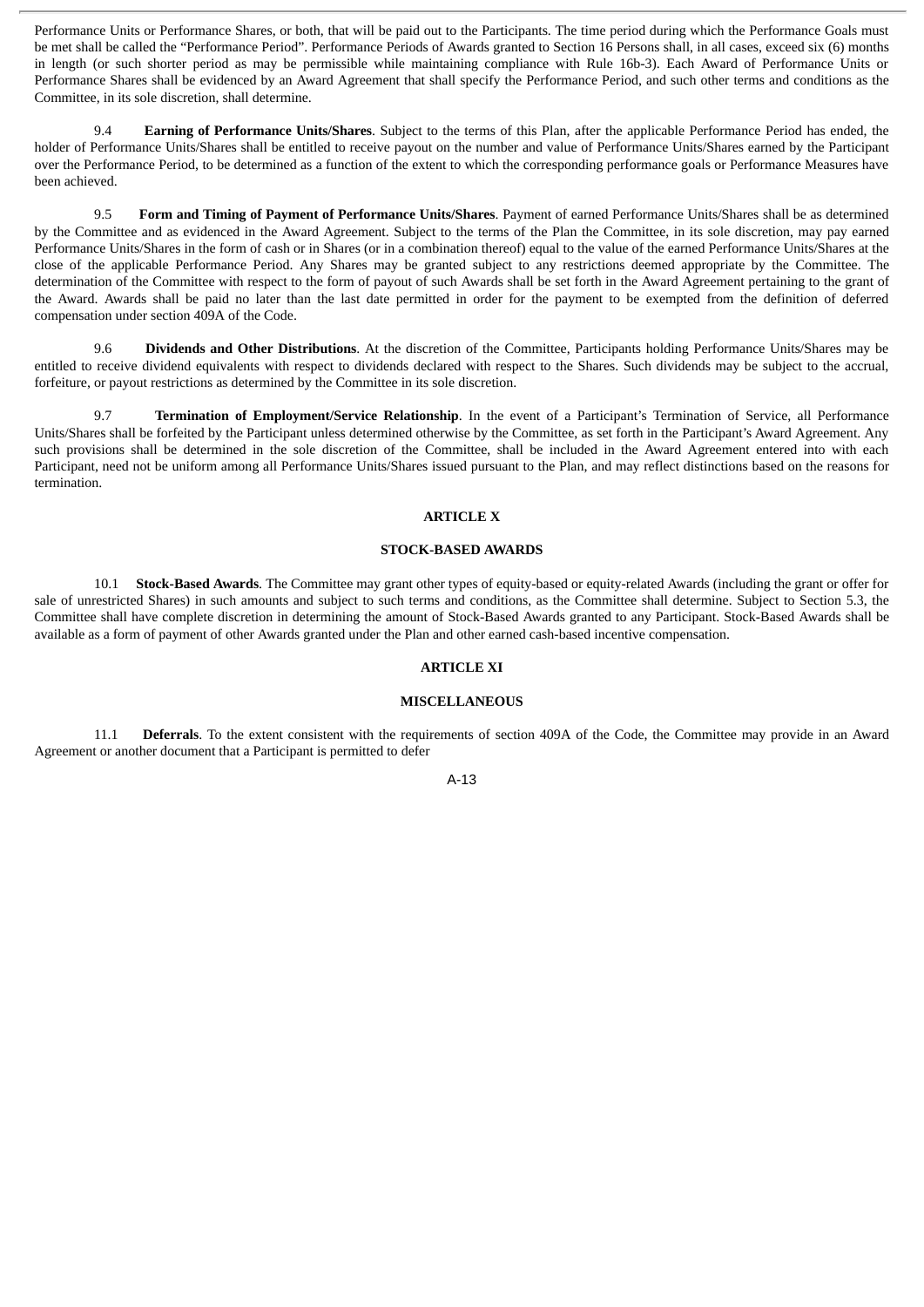receipt of the payment of cash or the delivery of Shares that would otherwise be due to such Participant under an Award. Any such deferral election shall be subject to such rules and procedures as shall be determined by the Committee.

11.2 **409A Compliance**. To the extent any provision of the Plan or any Award or action by the Board or Committee would subject any Participant to liability for interest or additional taxes under Section 409A of the Code, it will be deemed null and void, to the extent permitted by law and deemed advisable by the Committee. It is intended that the Plan and all Awards will comply with or be exempt from Section 409A of the Code, and the Plan and each Award shall be interpreted consistent with such intent. The Plan and any Award may be amended in any respect deemed necessary (including retroactively) by the Committee in order to pursue compliance with or exemption from, as applicable, Section 409A of the Code. If any deferred compensation is payable to a "specified employee" upon "separation from service," as those terms are defined in Section 409A of the Code and the regulations thereunder, then payment of such amount shall be delayed for a period of six months following separation from service and paid in a lump sum on the first payroll date following the expiration of such six month period. The foregoing shall not be construed as a guarantee of any particular tax effect for Plan benefits or Awards. A Participant or beneficiary as applicable is solely responsible and liable for the satisfaction of all taxes and penalties that may be imposed on the Participant or beneficiary in connection with any payments to such Participant or beneficiary under the Plan, including any taxes and penalties under Section 409A of the Code, and neither the Company nor any Affiliate shall have any obligation to indemnify or otherwise hold a Participant or beneficiary harmless from any and all of such taxes and penalties.

11.3 **No Effect on Employment or Service**. Nothing in the Plan shall interfere with or limit in any way the right of the Company or any Subsidiary to terminate any Participant's employment or service at any time, with or without Cause. Employment with the Company or any Subsidiary is on an at-will basis only, unless otherwise provided by an applicable employment or service agreement between the Participant and the Company or any Subsidiary, as the case may be.

11.4 **Participation**. No Participant shall have the right to be selected to receive an Award under the Plan, or, having been so selected, to be selected to receive a future Award.

11.5 **Indemnification**. Each person who is or shall have been a member of the Committee, or of the Committee, to the extent permitted under state law, shall be indemnified and held harmless by the Company against and from (a) any loss, cost, liability or expense (including attorneys' fees) that may be imposed upon or reasonably incurred by him or her in connection with or resulting from any claim, action, suit or proceeding to which he or she may be a party or in which he or she may be involved by reason of any action taken or failure to act under the Plan or any Award Agreement, and (b) from any and all amounts paid by him or her in settlement thereof, with the Company's prior written approval, or paid by him or her in satisfaction of any judgment in any such claim, action, suit or proceeding against him or her; provided, however, that he or she shall give the Company an opportunity, at its own expense, to handle and defend the same before he or she undertakes to handle and defend it on his or her own behalf. The foregoing right of indemnification shall not be exclusive of any other rights of indemnification to which such persons may be entitled under the Company's Certificate of Incorporation or Bylaws, by contract, as a matter of law or otherwise, or under any power that the Company may have to indemnify them or hold them harmless.

11.6 **Successors**. All obligations of the Company under the Plan, with respect to Awards granted hereunder, shall be binding on any successor to the Company, whether the existence of such successor is the result of a direct or indirect purchase, merger, consolidation or otherwise, of all or substantially all of the business or assets of the Company.

11.7 **Beneficiary Designations**. If permitted by the Committee, a Participant under the Plan may name a beneficiary or beneficiaries to whom any vested but unpaid Award shall be paid in the event of the Participant's death. Each such designation shall revoke all prior designations by the Participant and shall be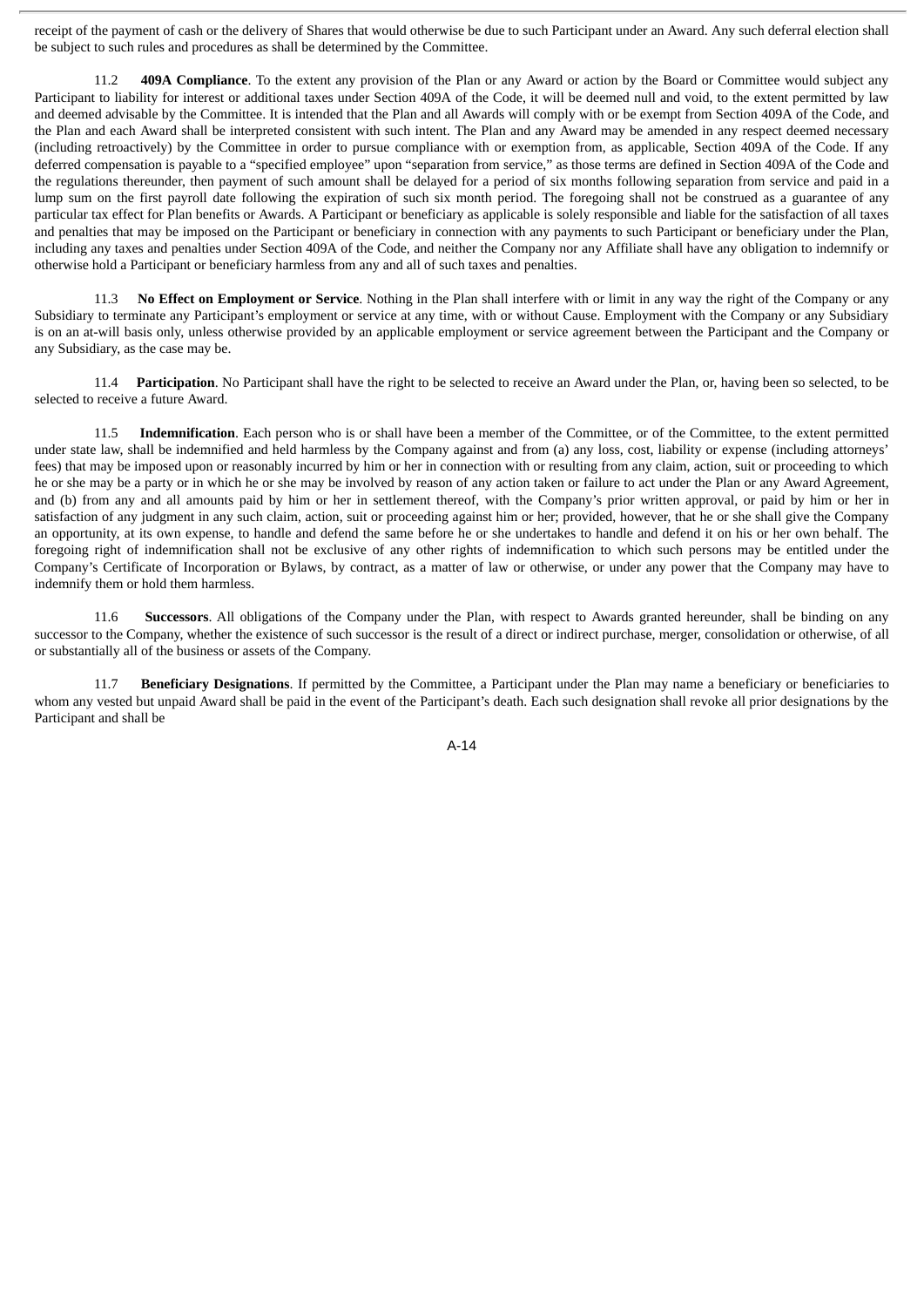effective only if given in a form and manner acceptable to the Committee. In the absence of any such designation, any vested benefits remaining unpaid at the Participant's death shall be paid to the Participant's estate and, subject to the terms of the Plan and of the applicable Award Agreement, any unexercised vested Award may be exercised by the administrator, executor or the personal representative of the Participant's estate.

11.8 **No Rights as Stockholder**. Except to the limited extent provided in Sections 7.6 and 7.7, no Participant (nor any beneficiary thereof) shall have any of the rights or privileges of a stockholder of the Company with respect to any Shares issuable pursuant to an Award (or the exercise thereof), unless and until certificates representing such Shares shall have been issued, recorded on the records of the Company or its transfer agents or registrars, and delivered to the Participant (or his or her beneficiary).

11.9 **Investment Representation**. As a condition to the exercise of an Award, the Company may require the person exercising such Award to represent and warrant at the time of any such exercise that the Shares are being purchased only for investment and without any present intention to sell or distribute such Shares if, in the opinion of counsel for the Company, such a representation is required.

11.10 **Uncertificated Shares**. To the extent that the Plan provides for issuance of certificates to reflect the transfer of Shares, the transfer of such Shares may be effected on a noncertificated basis, to the extent not prohibited by applicable law or the rules of any stock exchange.

11.11 **Fractional Shares**. No fractional Shares shall be issued or delivered pursuant to the Plan or any Award. The Committee shall determine whether cash, or Awards, or other property shall be issued or paid in lieu of fractional Shares or whether such fractional Shares or any rights thereto shall be forfeited or otherwise eliminated.

#### **ARTICLE XII**

#### **AMENDMENT, TERMINATION, AND DURATION**

12.1 **Amendment, Suspension, or Termination**. The Board, in its sole discretion, may amend or terminate the Plan, or any part thereof, at any time and for any reason; provided, however, that if and to the extent required by law or to maintain the Plan's compliance with the Code, the rules of any national securities exchange (if applicable), or any other applicable law, any such amendment shall be subject to stockholder approval; and further provided, that the Board may not, without the approval of the Company's shareholders, take any other action with respect to an Option or Stock Appreciation Right that may be treated as a repricing under the rules and regulations of the principal securities market on which the Shares are traded, including a reduction of the exercise price of an Option or the grant price of a Stock Appreciation Right or the exchange of an Option or Stock Appreciation Right for cash or another Award. The amendment, suspension or termination of the Plan shall not, without the consent of the Participant, alter or impair any rights or obligations under any Award theretofore granted to such Participant. No Award may be granted during any period of suspension or after termination of the Plan.

12.2 **Duration of the Plan**. The Plan shall become effective in accordance with Section 1.1, and subject to Section 12.1 shall remain in effect until the tenth anniversary of the effective date of the Plan.

### **ARTICLE XIII**

#### **TAX WITHHOLDING**

13.1 **Withholding Requirements**. Prior to the delivery of any Shares or cash pursuant to an Award (or the exercise thereof), the Company shall have the power and the right to deduct or withhold from any amounts due to the Participant from the Company, or require a Participant to remit to the Company, an amount sufficient to satisfy Federal, state and local taxes (including the Participant's FICA obligation) required to be withheld with respect to such Award (or the exercise thereof).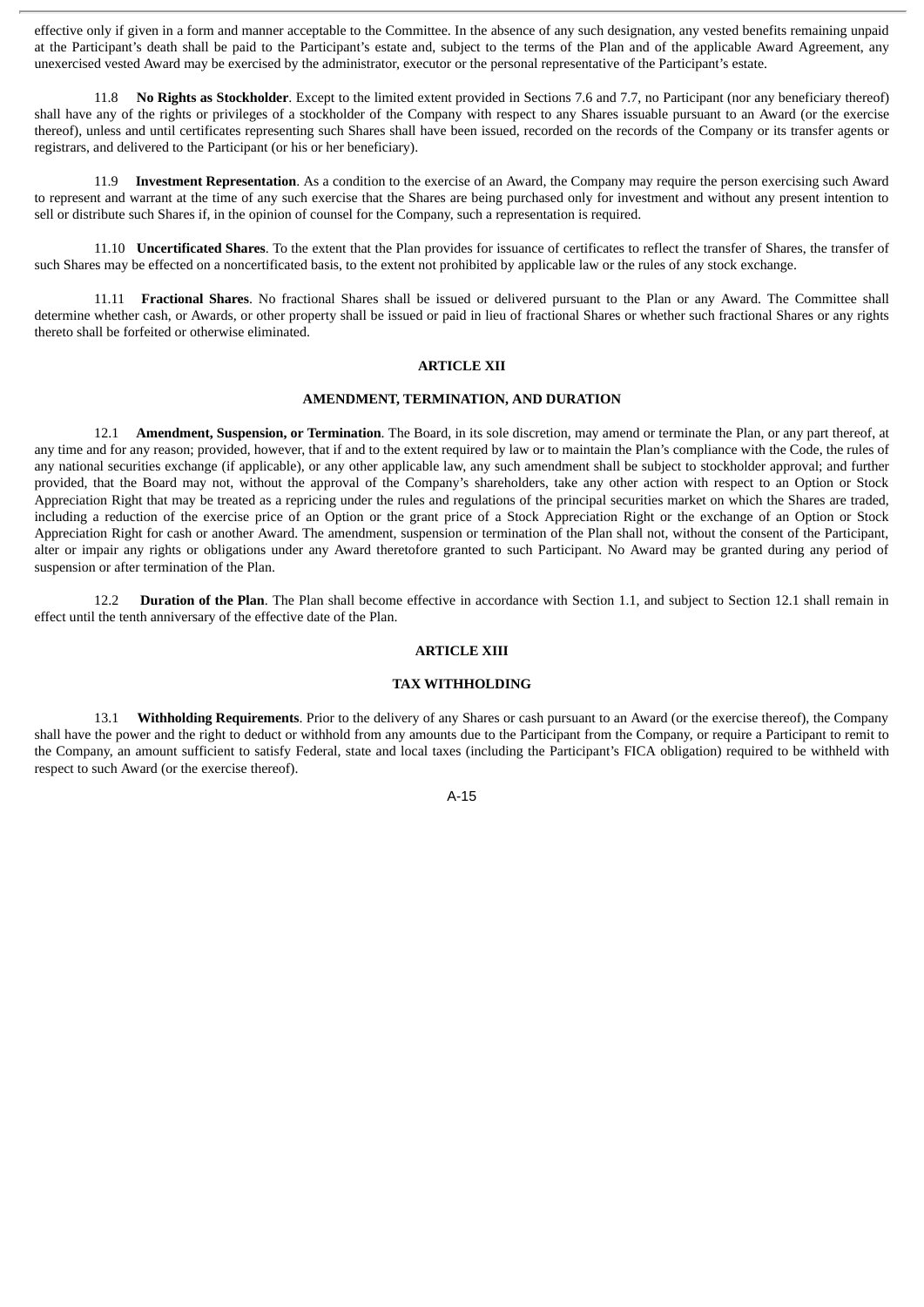13.2 **Withholding Arrangements**. The Committee, pursuant to such procedures as it may specify from time to time, may permit a Participant to satisfy such tax withholding obligation, in whole or in part, by (a) electing to have the Company withhold otherwise deliverable Shares, or (b) delivering to the Company Shares then owned by the Participant having a Fair Market Value equal to the amount required to be withheld. The amount of the withholding requirement shall be deemed to include any amount that the Committee agrees may be withheld at the time any such election is made, not to exceed the amount determined by using the maximum federal, state or local marginal income tax rates applicable to the Participant with respect to the Award on the date that the amount of tax to be withheld is to be determined. The Fair Market Value of the Shares to be withheld or delivered shall be determined as of the date that the taxes are required to be withheld.

#### **ARTICLE XIV**

#### **CHANGE IN CONTROL**

#### 14.1 **Upon the Occurrence of Change in Control:**

#### (a) **Options and Stock Appreciation Rights.**

(i) If in connection with a Change in Control, any outstanding Option or Stock Appreciation Right is not continued in effect or converted into an Option to purchase or Stock Appreciation Right with respect to stock of the survivor or successor parent corporation in a manner that complies with Sections 424 and 409A of the Code, such outstanding Option(s) or Stock Appreciation Rights shall vest and become fully exercisable.

(ii) If outstanding Options or Stock Appreciation Rights are continued or converted as described in Section 14.1(a)(i), then upon the occurrence of a Qualifying Termination of the holder thereof, such Options or Stock Appreciation Rights shall vest and become fully exercisable.

# (b) **Restricted Stock and Restricted Stock Units.**

(i) If in connection with a Change in Control, any outstanding Restricted Stock or Restricted Stock Units are not continued in effect or converted into restricted shares or units, as applicable, representing interests in stock of the survivor or successor parent corporation on a basis substantially equivalent to the consideration received by stockholders of the Company in connection with the Change in Control, such outstanding Restricted Stock or Restricted Stock Units shall vest and be valued at the time of the Change in Control.

(ii) If any outstanding Restricted Stock or Restricted Stock Units are continued or converted as described in Section 14.1(b)(i), then upon occurrence of a Qualifying Termination of employment of the holder thereof, such Restricted Stock or Restricted Stock Units shall vest in full.

#### (c) **Performance Share.**

(i) Unless otherwise provided in an Award Agreement or an employment agreement, upon a Change in Control, any outstanding Performance Shares shall be converted into time-vesting Restricted Stock, based on actual performance, giving effect to the transaction constituting the Change in Control. Unless otherwise specified in the Award Agreement corresponding to the Performance Shares, the number of Shares converted into Restricted Stock shall be pro-rated based on the number of days in the Performance Period occurring prior to the Change in Control, and the vesting period of such Restricted Stock shall be the time remaining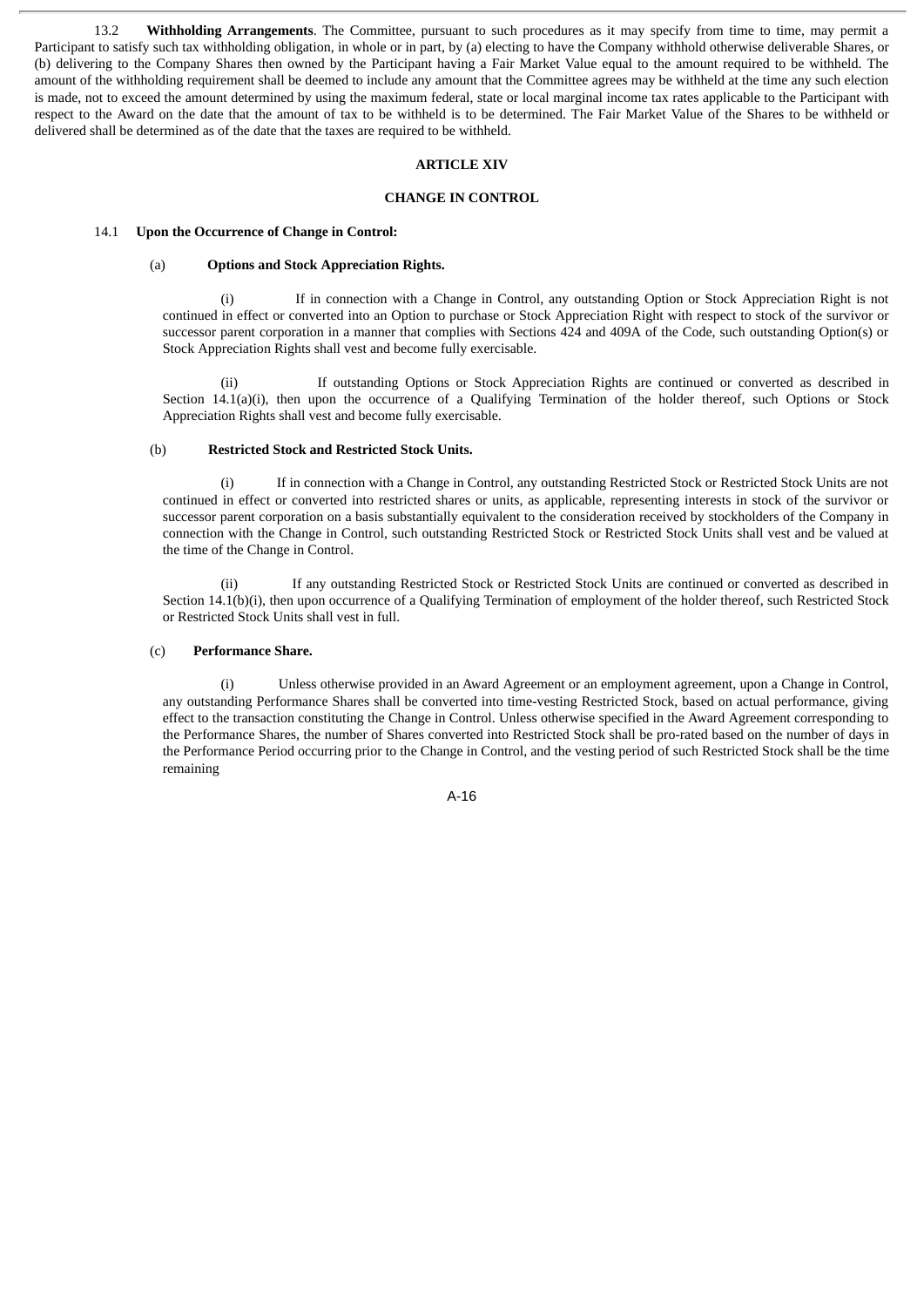in the Performance Period of the converted Performance Shares. If in connection with such Change in Control, the converted Restricted Stock is not continued in effect or converted into restricted shares or units relating to the stock of the successor or survivor parent corporation on a basis substantially equivalent the consideration, if any, received by stockholders of the Company in connection with the Change in Control, then all such outstanding Restricted Stock shall vest and be valued pursuant to Section 14.1(b)(i).

(ii) The Restricted Stock into which any outstanding Performance Shares are converted as described in Section  $14(c)(i)$  shall vest upon a Qualifying Termination of the holder.

#### (d) **Performance Units**

(i) Unless otherwise provided in an Award Agreement or an employment agreement, upon a Change in Control, any outstanding Performance Units shall be converted into time-vesting restricted cash, based on actual performance, giving effect to the transaction constituting the Change in Control. Unless otherwise specified in the Award Agreement corresponding to the Performance Units, the value converted into restricted cash shall be pro-rated based on the number of days in the Performance Period occurring prior to the Change in Control, and the vesting period of such restricted cash shall be the time remaining in the Performance Period of the converted Performance Units.

(ii) The restricted cash into which any outstanding Performance Units are converted as described in Section  $14(d)(i)$  shall vest upon a Qualifying Termination of the holder.

(e) **Qualifying Termination.** For purposes of this Section, a "Qualifying Termination" shall mean a termination of employment within twenty-four months following a Change in Control (i) by the Company other than for Cause, gross negligence, or deliberate misconduct which demonstrably harms the Company or (ii) by the Participant for "good reason," if "good reason" is defined in the applicable Award Agreement or employment agreement.

14.2 **Continued or Converted.** For purposes of Section 14.1(a), (b), (c), and (d) hereof, (i) no Option, Stock Appreciation Right, Restricted Stock, Restricted Stock Unit, Performance Share or Performance Unit shall be treated as "continued or converted" on a basis consistent with the requirements of Sections 14.1(a)(i), (b)(i), (c)(i), or (d)(i) as applicable, unless the stock underlying such Award after such continuation or conversion consists of securities of a class that is widely held and publicly traded on a U.S. national securities exchange, and (ii) no Performance Share or Performance Unit will be treated as "continued or converted" on a basis consistent with the requirements described in Section 14.1(c)(i) and 14.(d)(i) unless the performance conditions applicable to a Participant's earning of the Award are practicably susceptible of continuing measurement following the Change in Control transaction and do not effectively increase the performance required to be achieved in order for the Participant to earn any portion or level of Award.

14.3 **Section 409A.** If the implementation of any of the foregoing provisions of this Article XIV would cause a Participant to incur adverse tax consequences under Section 409A of the Code, the implementation of such provision shall be delayed until the first date on which such implementation would not cause any adverse tax consequences under Section 409A.

14.4 **Conflict**. The preceding sections of this Article XIV shall apply notwithstanding any other provision of the Plan to the contrary, unless the Committee shall have expressly provided in any applicable Award for different provisions to apply in the event of a Change in Control. For the avoidance of doubt, any such different provisions may be more or less favorable to either of the parties to the Award, but if the application of such different provisions is unclear, uncertain or ambiguous, the provisions of this Article XIV shall govern.